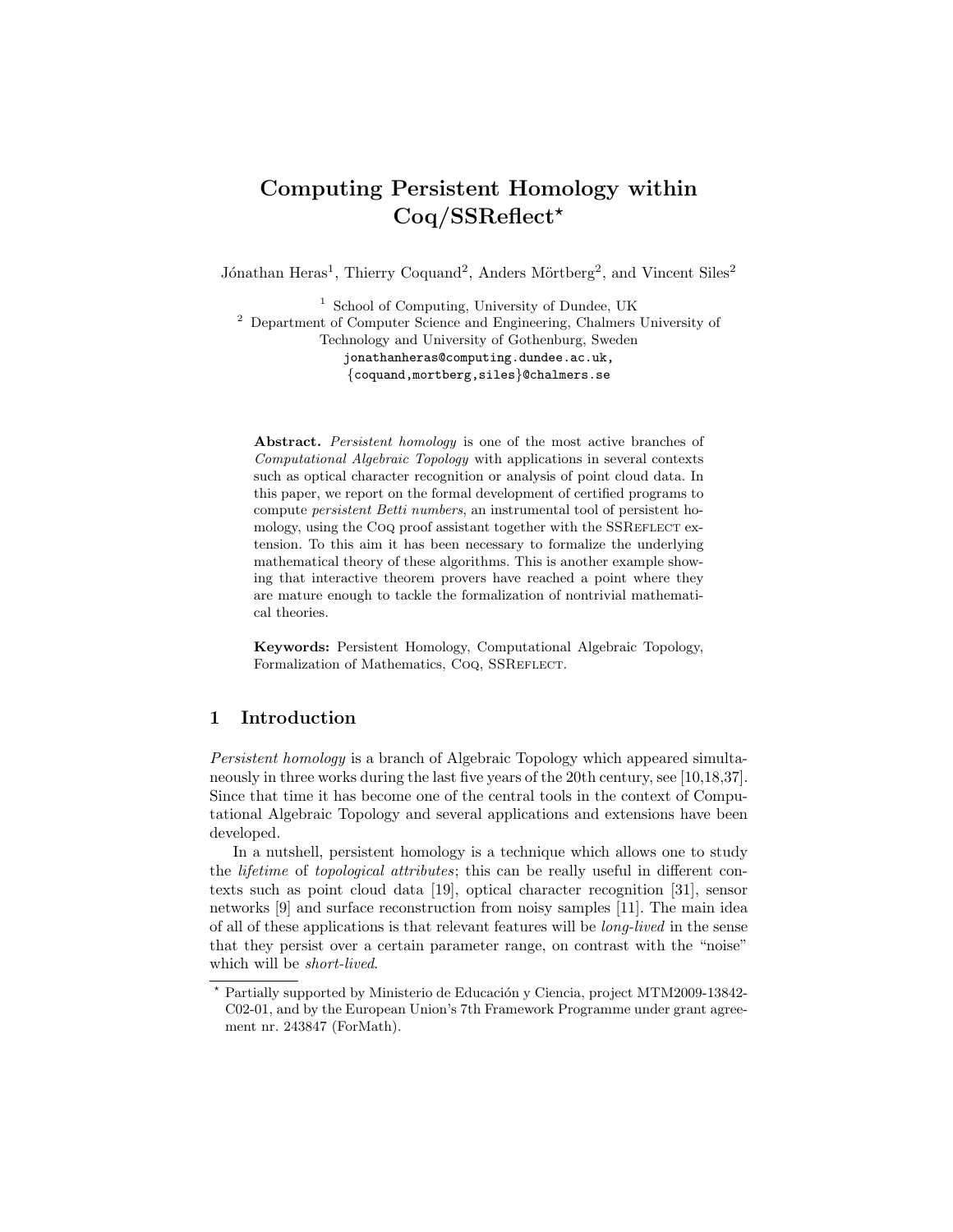In this work, the main notions about persistent homology have been formalized using the CoQ proof assistant  $[8]$  together with the SSREFLECT extension [\[22\]](#page-17-6). During such a process we have proved relevant theorems like the Fundamental Lemma of Persistent Homology [\[16,](#page-17-7) pp. 152]. Moreover, we have implemented certified programs to compute persistent Betti numbers, an instrumental tool in the context of persistent homology.

The rest of this paper is organized as follows. The next section is devoted to present the mathematical notions and results which will be formalized using Coq/SSREFLECT in Section [3.](#page-7-0) The effective algorithms to compute persistent homology and some experiments performed with such programs are introduced respectively in Section [4](#page-11-0) and Section [5.](#page-13-0) The paper ends with a section of conclusions and further work.

The interested reader can consult the original and complete source code which can be found at [\[26\]](#page-17-8).

## 2 Mathematical background

In this section, we briefly provide the necessary mathematical background needed to understand the paper. We mainly focus on definitions, some of them are well known notions of Algebraic Topology, see [\[32\]](#page-18-2), and the rest comes from persistent homology theory [\[17](#page-17-9)[,40](#page-18-3)[,16\]](#page-17-7). We start by presenting simplicial complexes, a combinatorial object which can be understood as a generalization of graphs to higher dimensions.

#### <span id="page-1-0"></span>2.1 Simplicial complexes

Let V be an ordered set, called the vertex set. An (abstract) simplex over V is any finite subset of V. An *(abstract) n*-simplex over V is a simplex over V whose cardinality is equal to  $n + 1$ . Given a simplex  $\alpha$  over V, we call the subsets of  $\alpha$ faces.

**Definition 1** An *(ordered abstract)* simplicial complex over  $V$  is a set of simplices K over V such that it is closed by taking faces (subsets), that is, if  $\alpha \in \mathcal{K}$ then all the faces of  $\alpha$  are in  $K$  too.

Let K be a simplicial complex, the set  $S_n(\mathcal{K})$  of n-simplices of K is the set made of the simplices of cardinality  $n + 1$ .

*Example 1.* Let us consider  $V = (0, 1, 2, 3, 4, 5)$ . The small simplicial complex drawn in Figure [1](#page-2-0) is mathematically defined as the object:

$$
\mathcal{K} = \left\{ \begin{array}{l} (0), (1), (2), (3), (4), (5), (0, 1), (0, 2), (1, 2), (2, 3) \\ (3, 4), (3, 5), (4, 5), (0, 1, 2) \end{array} \right\}.
$$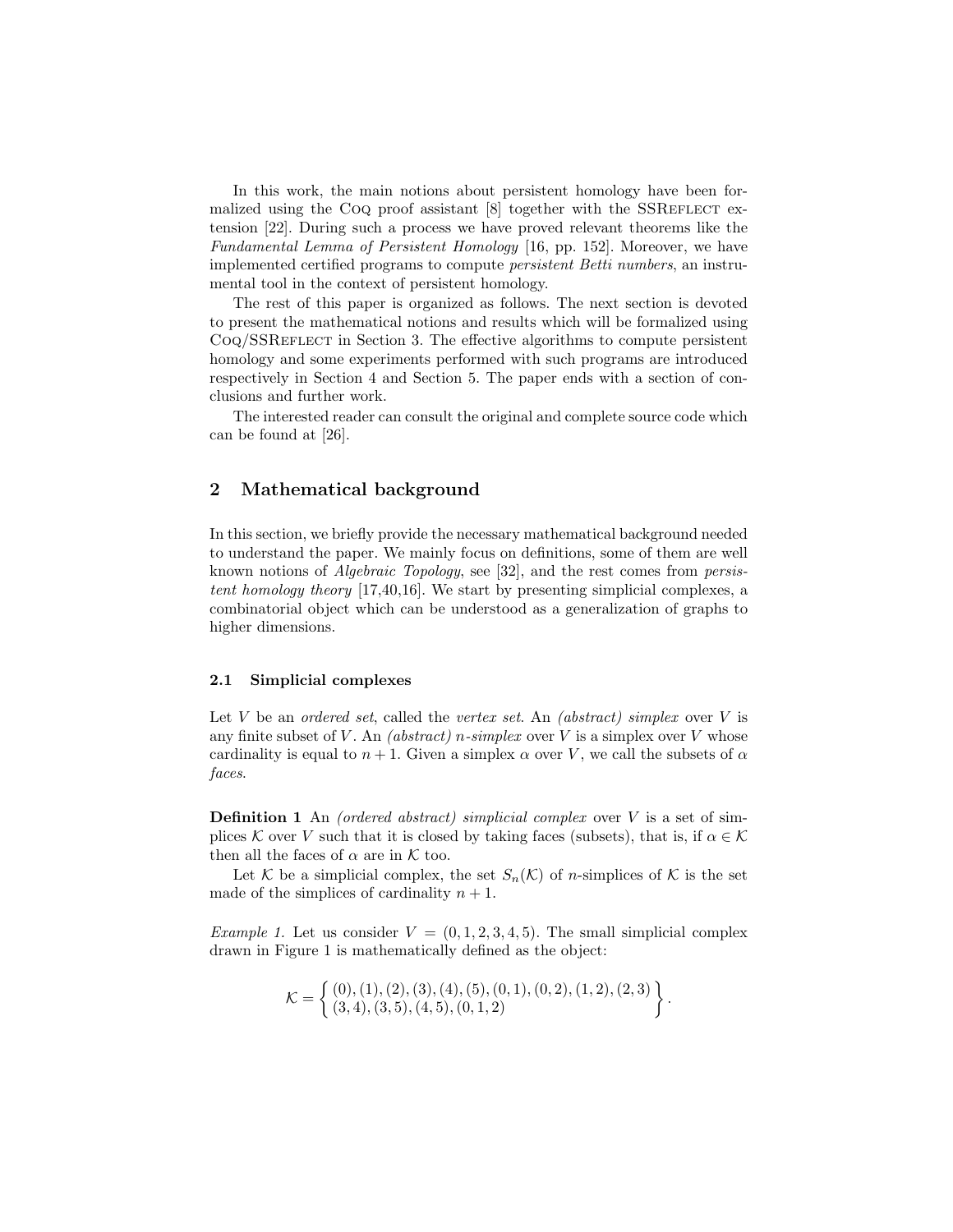

<span id="page-2-0"></span>Fig. 1. "Diabolo" Complex

**Definition 2** Let K be a simplicial complex over V. Let n and i be two integers such that  $n \geq 1$  and  $0 \leq i \leq n$ . Then the *face operator*  $\partial_i^n$  is the map  $\partial_i^n$ :  $S_n(\mathcal{K}) \to S_{n-1}(\mathcal{K})$  defined by:

$$
\partial_i^n((v_0,\ldots,v_n))=(v_0,\ldots,v_{i-1},v_{i+1},\ldots,v_n)
$$

where the *i*-th vertex of the simplex is removed, so that a  $(n - 1)$ -simplex is obtained.

#### <span id="page-2-1"></span>2.2 Chain complexes

Now, we introduce a central notion in Algebraic Topology. Notions like rings, modules over a ring and module morphisms (see [\[30\]](#page-18-4) for details) are assumed to be known.

<span id="page-2-2"></span>**Definition 3** A *chain complex*  $C_*$  is a pair of sequences  $(C_n, d_n)_{n \in \mathbb{Z}}$  where for every  $n \in \mathbb{Z}$ ,  $C_n$  is a R-module (with R a ring) and  $d_n : C_n \to C_{n-1}$  is a module morphism, called the *differential map*, such that the composition  $d_n d_{n+1}$  is null (this is known as nilpotency condition).

The module  $C_n$  is called the module of *n*-chains. The image  $B_n = im \, d_{n+1} \subseteq$  $C_n$  is the (sub)module of *n*-boundaries. The kernel  $Z_n = \text{ker } d_n \subseteq C_n$  is the (sub)module of n-cycles.

Once we have defined the notions of simplicial complexes and chain complexes, we can define the link between them considering  $\mathbb{Z}_2$  as the ground ring. As  $\mathbb{Z}_2$  is a field the chain groups are vector spaces.

**Definition 4** Let  $K$  be a simplicial complex over V. Then the chain complex  $C_*(\mathcal{K})$  canonically associated with  $\mathcal K$  is defined as follows. The chain group  $C_n(\mathcal{K})$  is the free  $\mathbb{Z}_2$ -module generated by the *n*-simplices of  $\mathcal{K}$ . In addition, let  $(v_0, \ldots, v_n)$  be a *n*-simplex of K, the differential of this simplex is defined as:

$$
d_n := \sum_{i=0}^n \partial_i^n.
$$

 $C_n(\mathcal{K})$  is a free module and the *n*-simplices form the *standard basis* of it. Therefore, for all n we can represent  $d_n: C_n(\mathcal{K}) \to C_{n-1}(\mathcal{K})$  relative to the standard basis of the chain groups as a  $\mathbb{Z}_2$  matrix. Such a matrix is called the n-th incidence matrix of a simplicial complex.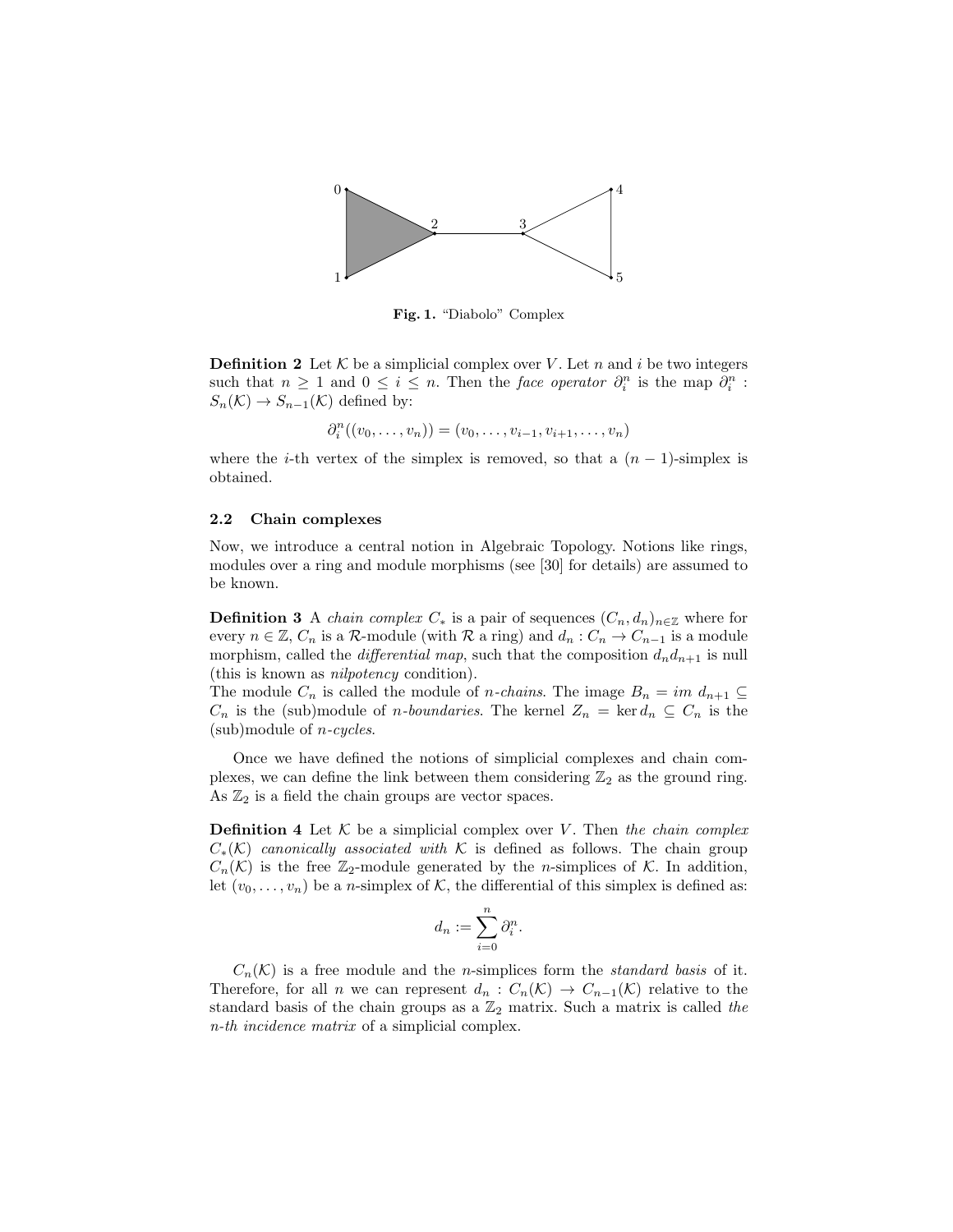Let us present an example in order to clarify the notion of chain complex canonically associated with a simplicial complex.

*Example 2.* Let  $K$  be the simplicial complex defined in Figure [1.](#page-2-0) The chain complex  $C_*(\mathcal{K})$  canonically associated with  $\mathcal{K}$  is:

$$
\cdots \to 0 \to C_2(\mathcal{K}) \xrightarrow{d_2} C_1(\mathcal{K}) \xrightarrow{d_1} C_0(\mathcal{K}) \to 0 \to \cdots
$$

where the 3 associated chain groups are:

- $C_0(\mathcal{K})$ , the free  $\mathbb{Z}_2$ -module on the set of 0-simplices (vertices)  $\{(0), (1), (2), (3), (4), (5)\}.$
- $C_1(\mathcal{K})$ , the free  $\mathbb{Z}_2$ -module on the set of 1-simplices (edges)  $\{(0, 1), (0, 2), (1, 2), (2, 3), (3, 4), (3, 5), (4, 5)\}.$
- $C_2(\mathcal{K})$ , the free  $\mathbb{Z}_2$ -module on the set of 2-simplices (triangles)  $\{(0,1,2)\}.$

and the first incidence matrix,  $d_1$ , is:

|     |             | $(0,1)$ $(0,2)$ $(1,2)$ $(2,3)$ $(3,4)$ $(3,5)$ $(4,5)$ |                       |              |                                        |  |
|-----|-------------|---------------------------------------------------------|-----------------------|--------------|----------------------------------------|--|
|     |             |                                                         |                       | 0            |                                        |  |
|     | $(1)$ 1 0 1 |                                                         |                       | 0            |                                        |  |
| (2) |             | $0 \qquad 1 \qquad 1$                                   |                       | 0            |                                        |  |
| (3) | 0           |                                                         | $0 \qquad 0 \qquad 1$ | $\sim$ 1     | $\begin{array}{ccc} & 1 & \end{array}$ |  |
| (4) |             |                                                         |                       | $\mathbf{1}$ |                                        |  |
| (5) |             | $\overline{0}$                                          |                       | 0            | $\begin{array}{ccc} & 1 \end{array}$   |  |

Finally, we introduce one of the most important notions in the context of Computational Algebraic Topology. Given a chain complex  $C_* = (C_n, d_n)_{n \in \mathbb{Z}}$ , the identities  $d_{n-1} \circ d_n = 0$  mean that the inclusion relations  $B_n \subseteq Z_n$  hold, that is, every boundary is a cycle (the converse is generally not true). Thus the next definition makes sense.

**Definition 5** The *n*-th homology group of  $C_*$ , denoted by  $H_n(C_*)$ , is defined as the quotient  $H_n(C_*) = Z_n/B_n$ . The elements of  $H_n(C_*)$  are called n-dimensional homology classes of  $C_*$ .

The *n-th Betti number* of  $C_*$ , denoted by  $\beta_n(C_*)$ , is the *rank* of the *n*-th homology group of  $C_*$ .

In an intuitive sense, the *n*-th Betti number of an object  $X$  measures the number of n holes of X; to be more concrete,  $\beta_0$  measures the number of connected components, and the Betti numbers  $\beta_n$ , with  $n > 0$ , measure higher dimensional connectedness. For instance,  $\beta_0$  and  $\beta_1$  of the simplicial complex of Figure [1](#page-2-0) are equal to 1 (1 connected component and 1 hole), and its  $\beta_n$  with  $n > 1$  are equal to 0 since it is a 2D object. As another example, we can consider the *sphere* whose  $\beta_0$ ,  $\beta_1$  and  $\beta_2$  are respectively 1, 0, and 1 (1 connected component, 0 holes and 1 cavity).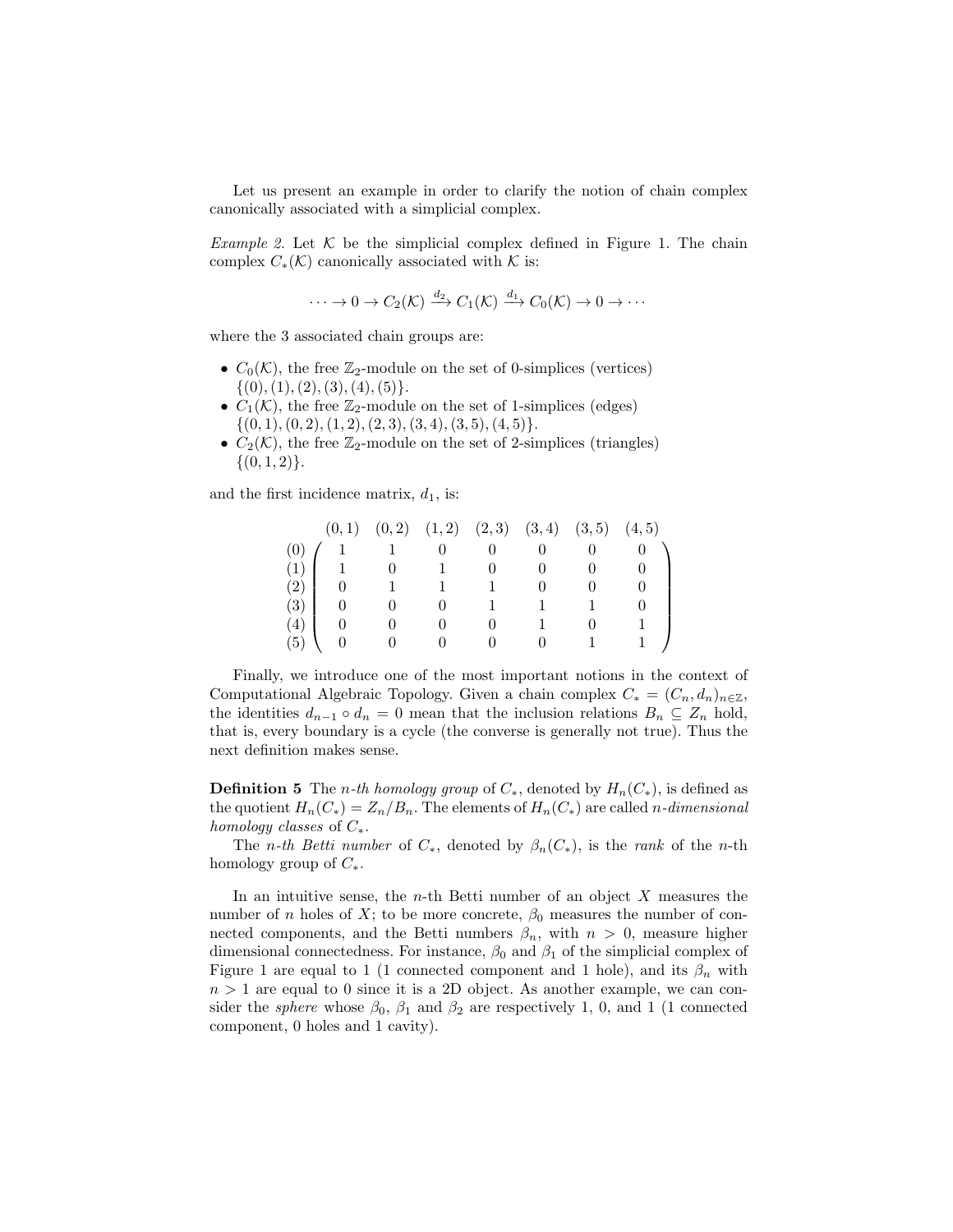<span id="page-4-2"></span>The homology groups of a simplicial complex  ${\mathcal K}$  are the ones associated with the chain complex  $C_*(\mathcal{K})$ . Moreover, Betti numbers of a simplicial complex can be easily computed considering the representation of the differential maps as matrices using the formula:

$$
\beta_n(C_*(\mathcal{K})) = ns - rank(d_n) - rank(d_{n+1}) \tag{1}
$$

where  $ns$  is the number of  $n$ -simplices.

#### <span id="page-4-1"></span>2.3 Persistent Homology

We end this section by introducing the instrumental notions in persistent homology theory. A more detailed description of this theory can be found in [\[17,](#page-17-9)[40,](#page-18-3)[16\]](#page-17-7).

**Definition 6** Let  $K$  be a simplicial complex, a *subcomplex* of  $K$  is a subset  $\mathcal{L} \subseteq \mathcal{K}$  that is also a simplicial complex. A *filtration* of  $\mathcal{K}$  is a nested subsequence of complexes:

$$
K^0 \subseteq K^1 \subseteq \ldots \subseteq K^m = \mathcal{K}
$$

An example of a filtration can be seen in Figure [2](#page-4-0) taking the diabolo complex of Figure [1](#page-2-0) as  $K$ .



<span id="page-4-0"></span>Fig. 2. Filtration of the diabolo simplicial complex

Given a filtration of a simplicial complex and the  $j$ -th component of the filtration, let us say  $K^j$ , we will denote  $C_n(K^j)$ ,  $Z_n(K^j)$  and  $B_n(K^j)$  by  $C_n^j$ ,  $Z_n^j$ and  $B_n^j$  respectively. Therefore, we can represent the chain complexes associated with a filtration using the following diagram.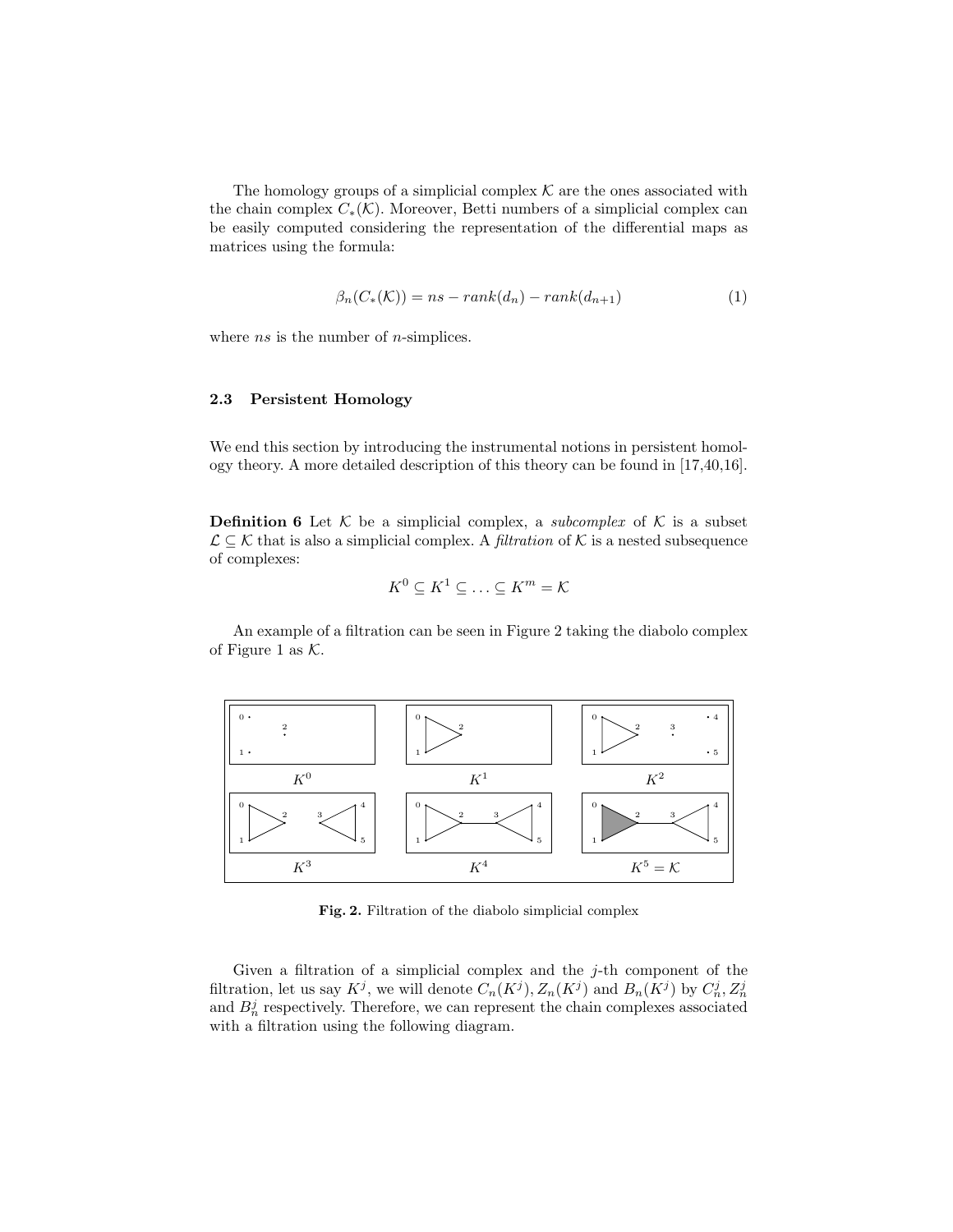

where  $i_n^j$  is the map induced by the inclusion between the *n*-simplices of  $K^j$  and the ones of  $K^{j+1}$ . Moreover, for  $j < p$  we will use  $i_n^{j,p}$  to denote the map induced by the inclusion between the *n*-simplices of  $K^j$  and the ones of  $K^p$ . Now, we can introduce the notion of persistent homology groups.

**Definition 7** The *p*-persistent *n*-th homology group of  $K^j$ , denoted by  $H_n^{j,p}$ , is defined as the quotient  $H_n^{j,p} = i_n^{j,p} (Z_n^j)/(B_n^p \cap i_n^{j,p}(Z_n^j)).$ 

The *p*-persistent *n*-th Betti number of  $K^j$ , denoted by  $\beta_n^{j,p}$ , is defined as the rank of  $H_n^{j,p}$ .

The elements of  $H_n^{j,p}$  are the *n*-dimensional homology classes of  $K^j$  which are still alive at  $K^p$ . Hence  $\beta_n^{j,p}$  measures the number of *n*-dimensional classes of  $K^j$  which are still alive at  $\overset{\circ}{K}{}^p$ . For instance,  $\beta_0^{2,3}$  of the filtration depicted in Figure [2](#page-4-0) is equal to 2, this means that there are two connected components, the triangle  $(0, 1, 2)$  and the vertex  $(3)$ , of  $K^2$  which are still alive at  $K^3$ .

In order to shed light on the meaning of persistent homology, we introduce the usual way of visualizing persistence. The lifetime of a  $n$ -dimensional homology class can be represented as an interval; namely, a homology class which is born at level  $K^i$  of the filtration and dies entering  $K^j$  (with  $i < j$ ) is represented as the interval  $[i, j)$ , and if it is born at level  $K<sup>i</sup>$  but never dies we use the interval  $[i, \infty)$ . A barcode is defined to be the set of resulting intervals of a filtration.

Example 8 The barcodes in degree 0 and 1 associated with the filtration of Figure [2](#page-4-0) are the ones depicted in Figure [3.](#page-6-0) In the case of the  $\beta_0$  barcode, the vertex  $(0)$  is a connected component which is *born* at level 0 of the filtration and lives forever; on the contrary, for example, the vertex (3) is born at level 2 of the filtrations and dies entering the level 4 when it is merged with another connected component. In the case of the  $\beta_1$  barcode (where holes are the 1homology classes), a hole appears at level 1 of the filtration between the edges  $(0, 1), (0, 2), (1, 2)$  and dies entering the last level of the filtration when it is filled with the triangle  $(0, 1, 2)$ ; on the other hand, the hole which appears at level 3 of the filtration never dies.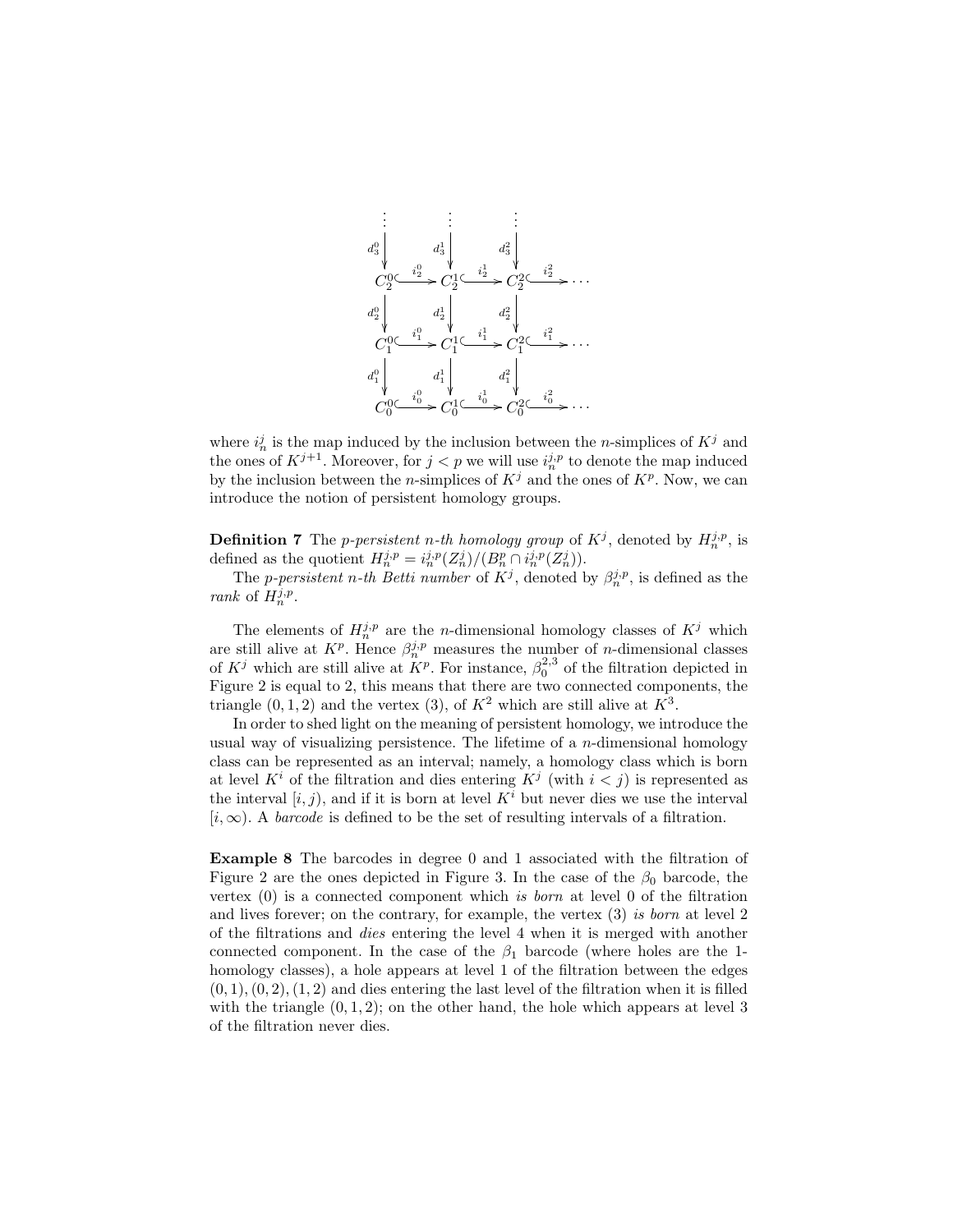

<span id="page-6-0"></span>Fig. 3. Barcodes of the diabolo filtration

<span id="page-6-2"></span>If we are interested in computing the  $n$ -dimensional homology classes which are born at  $K^j$  and die entering  $K^p$ , we have the following formula:

$$
\mu_n^{j,p} = (\beta_n^{j,p-1} - \beta_n^{j,p}) - (\beta_n^{j-1,p-1} - \beta_n^{j-1,p}).
$$
\n(2)

The first difference on the right hand side of the above formula measures the number of *n*-dimensional classes which are born at or before  $K<sup>j</sup>$  and die entering  $K^p$ , and the second one counts the number of *n*-dimensional classes which are born at or before  $K^{j-1}$  and die entering  $K^p$ . Now, we can state the Fundamental Lemma of Persistent Homology.

<span id="page-6-1"></span>Theorem 9 (Fundamental Lemma of Persistent Homology) Let  $K^0 \subseteq$  $K^1 \subseteq \ldots \subseteq K^m = \mathcal{K}$  be a filtration. For every pair of indices  $0 \leq k \leq l \leq m$  and every dimension n, the l-persistent n-th Betti number of  $K^k$  is

$$
\beta_n^{k,l} = \sum_{0 \le i \le k} \sum_{l < j \le m} \mu_n^{i,j} + \beta_n^{k,m}.
$$

The importance of the Fundamental Lemma of Persistent Homology lies in the fact that it says that the barcodes encode all the information about persistent homology groups.

This version of the Fundamental Lemma of Persistent Homology is stated slightly different from the one presented in Edelsbrunner and Harer [\[16,](#page-17-7) pp.152]; however both of them are equivalent. There are two differences between the statements: The former is related to the definition of  $\mu_n^{j,p}$  which is defined for the case  $p \in \mathbb{N}$  and has to be extended for  $p = \infty$ . In particular for such a case, we have the following formula:

$$
u_n^{j,\infty} = \beta_n^{j,\infty} - \beta_n^{j-1,\infty}
$$

µ

where  $\beta_n^{j,\infty}$  is defined as the *n*-dimensional classes which are born at or before  $K^j$  and never die (in other words, dies in the  $\infty$ ). It is worth noting that  $\beta_n^{j,\infty}$ is equal to  $\beta_n^{j,m}$  (where m is the last level of the filtration).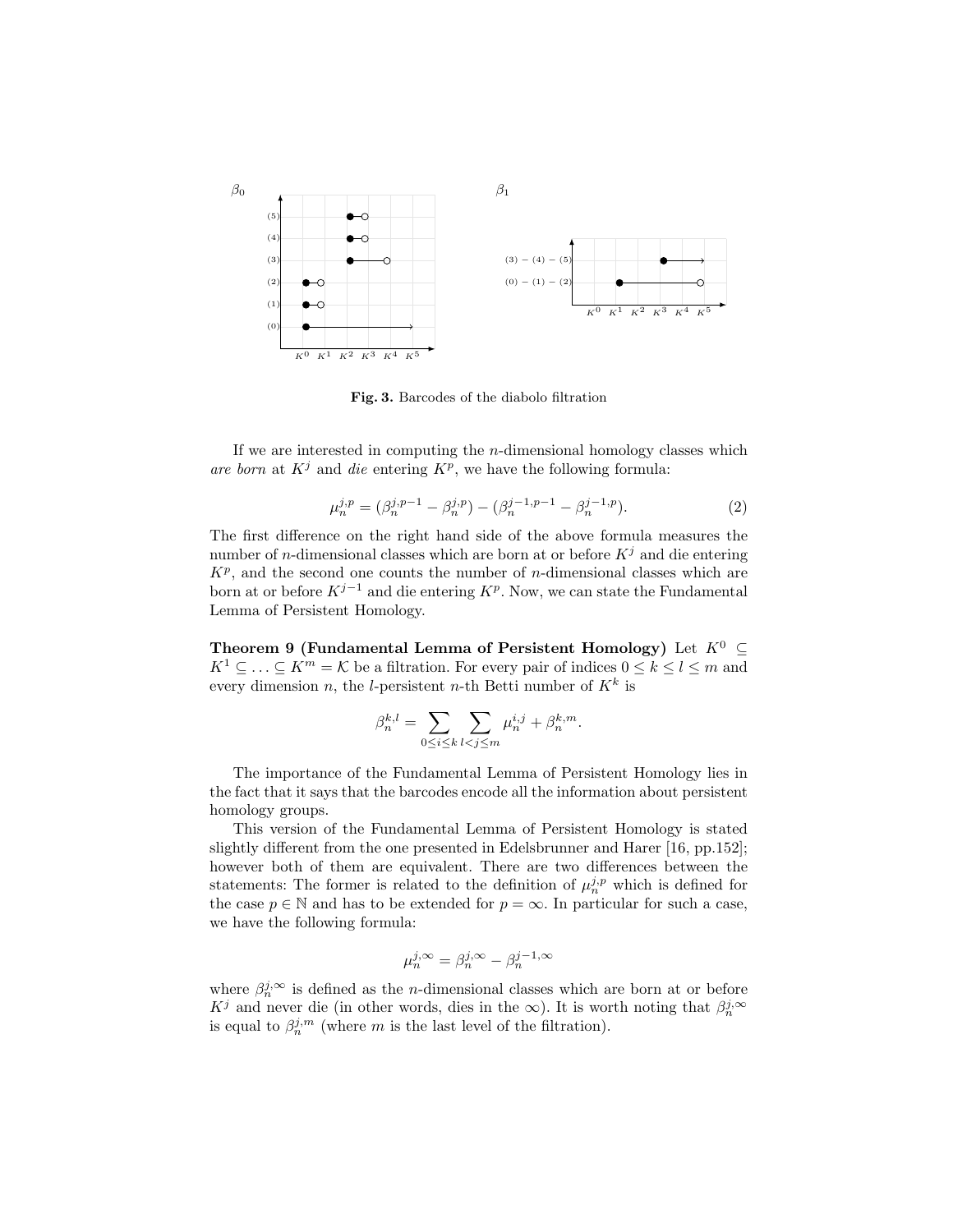The latter difference is a consequence of the former one and is related to the inner sum of the theorem which will be an infinite sum. In particular, the Edelsbrunner and Harer's Fundamental Lemma of Persistent Homology is stated as follows.

Theorem 10 (Fundamental Lemma of Persistent Homology) [\[16,](#page-17-7) pp.152] Let  $K^0 \subseteq K^1 \subseteq \ldots \subseteq K^m = \mathcal{K}$  be a filtration. For every pair of indices  $0 \leq k \leq l \leq m$  and every dimension n, the l-persistent n-th Betti number of  $K^k$ is

$$
\beta_n^{k,l} = \sum_{0 \le i \le k} \sum_{l < j} \mu_n^{i,j}.
$$

As we have said previously, both formulations of the theorems are equivalent; however, the one presented in Theorem [9](#page-6-1) is more suitable to be formalized since we do not need to handle infinite sums in the COQ/SSREFLECT theorem prover.

## <span id="page-7-0"></span>3 An abstract formalization using CoQ/SSREFLECT

Let us now introduce an abstract formalization of the notions presented in the previous section using CoQ together with the SSREFLECT extension.

#### 3.1 Simplicial Complexes and Homology

In previous work, see [\[28,](#page-17-10)[27\]](#page-17-11), we have formalized the notions presented in subsections [2.1](#page-1-0) and [2.2.](#page-2-1) However, for the sake of clarity of the exposition we include the main definitions and results which have been developed previously.

We begin with the notions related to simplicial complexes. The set of vertices is represented by a finite type V (i.e. a type with finitely many elements which in addition has a canonical order associated with it). A simplex is defined as a finite set of vertices. Using this, the definition of a simplicial complex as a set of simplices closed under inclusion is straightforward:

```
Variable V : finType.
Definition simplex := {set V}.
Definition simplicial_complex (c : {set simplex}) :=
 forall x, x \in c -> forall y : simplex, y \subset x -> y \in c.
```
The definition of the n-th incidence matrix of a simplicial complex, which is called incidence\_mx\_n, takes two arguments: a set of simplices c and the dimension n, and returns a SSREFLECT matrix. Moreover, we have proved the nilpotency condition (see Definition [3\)](#page-2-2) for two consecutive incidence matrices encoded with incidence\_mx\_n.

```
Theorem incidence_matrices_sc_product:
 forall (V:finType) (n:nat) (sc: {set (simplex V)}),
   simplicial_complex sc ->
     (incidence_mx_n sc n) *m (incidence_mx_n sc (n.+1)) = 0.
```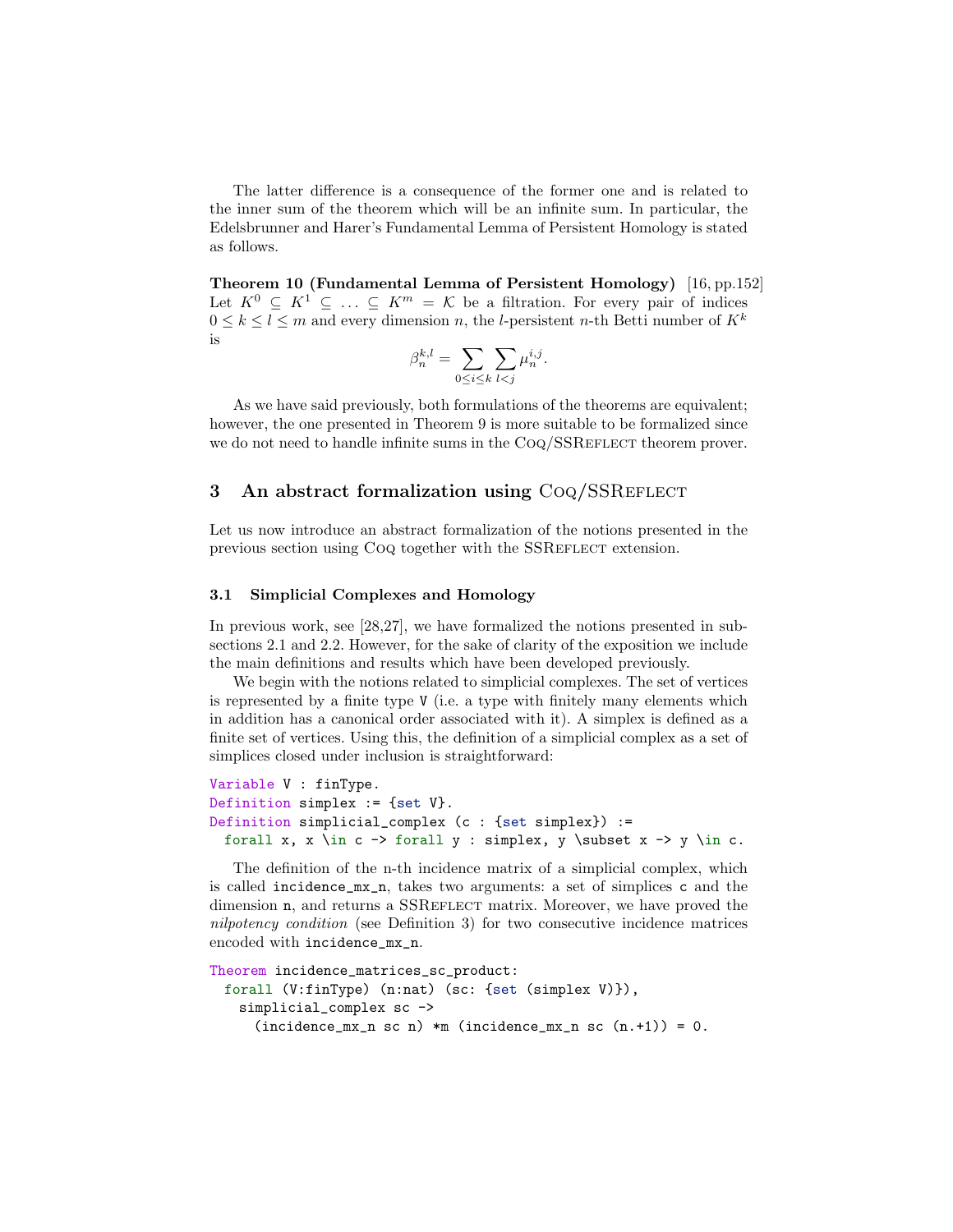The notion of homology is defined in  $COQ$  as follows. Let F be a field,  $V1, V2, V3$  vector spaces on F, and  $f: V1 \rightarrow V2, g: V2 \rightarrow V3$  linear maps such that  $g \circ f = 0$ ; then, the Homology of f and g is the quotient between the kernel of g and the image of f. This can be defined in  $CoQ$  in the following way.

```
Variables (F : fieldType) (V1 V2 V3 : vectType F)
           (f : 'Hom(V1,V2)) (g : 'Hom(V2,V3)).Definition Homology := ((\text{lker } g) : \&\text{: (limg f)}).Definition Betti := \dim Homology.
```
Finally, this definition of homology can be instantiated for the homology in degree n of a simplicial complex sc using the linear maps associated with the incidence matrices in dimension  $n + 1$  and n. Given a matrix  $M$ , the instruction Vector.Hom(M) builds the linear map associated with M. It is necessary to transpose the incidence matrices to obtain the correct definition of homology groups associated with them.

```
Definition Homology_sc_n (sc : {set simplex V}) (n : nat) :=
 Homology (Vector.Hom (incidence_mx_n sc n.+1)^T)
          (Vector.Hom (incidence_mx_n sc n)^T).
```
Analogously, we can define the n-th Betti number of a simplicial complex sc instantiating the Betti definition.

```
Definition Betti_sc_n (sc : {set simplex V}) (n : nat) :=
 Betti (Vector.Hom (incidence_mx_n sc n.+1)^T)
       (Vector.Hom (incidence_mx_n sc n)^T).
```
#### 3.2 Persistent homology

In this section, we formalize the results presented in Subsection [2.3.](#page-4-1) First of all, we define a more generic notion than the one of the persistent homology group  $H_n^{j,p}$  associated with a filtration. Such a notion involves the elements presented in the following diagram.

$$
V_3
$$
\n
$$
V_1 \xrightarrow{i} V_4
$$
\n
$$
f \downarrow \qquad V_2
$$

where  $V_1$ ,  $V_2$ ,  $V_3$  and  $V_4$  are vector spaces over a field  $F$ ,  $f : V_1 \rightarrow V_2$  and  $g: V_3 \to V_4$  are linear maps and  $i: V_1 \to V_3$  is an injective linear map. Using this we can define the vector space  $P_{f,g,i}$ , called PHomology in CoQ, as the quotient  $i(\ker(f))/(im(g) \cap i(\ker(f)))$ . We use the vector library of SSREFLECT [\[21\]](#page-17-12) in order to define this notion.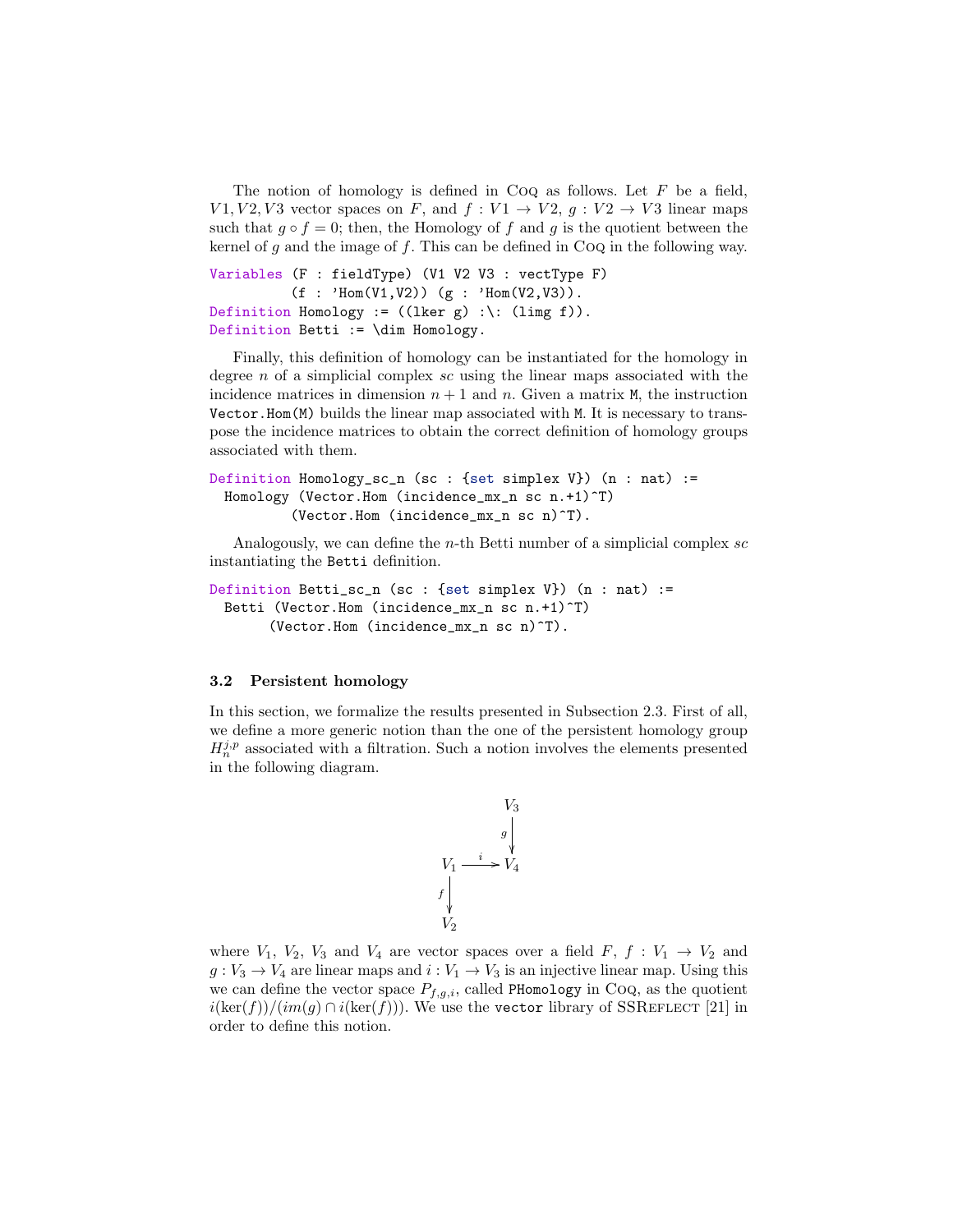```
Variables (F : fieldType) (V1 V2 V3 V4 : vectType F)
          (f : 'Hom(V1,V2)) (g : 'Hom(V3,V4)) (i : 'Hom(V1,V4)).
Hypothesis (i_inj : injective i).
```

```
Definition PHomology :=
  (i @: (lker f)) :\: ((limg g) :&: (i @: (lker f))).
```
As i is an injective linear map and  $(im(g) \cap i(ker(f)))$  is a subspace of  $i(\ker(f))$ , the dimension of  $P_{f,g,i}$  is equal to the dimension of  $\ker(f)$  (which in turn is equal to the dimension of  $V_1$  minus the dimension of  $im(f)$  minus the dimension of  $im(g) \cap i(\ker(f))$ . This definition and its correctness are introduced in Coq as follows:

```
Definition PBetti := \dim PHomology.
Lemma PBettiE : PBetti = Vector.dim V1 - \dim (limg f) -
                      \dim ((limg g) :&: (i @: (lker f))).
```
We omit the formal correctness proof for readability, we refer the interested reader to look at the actual formalization [\[26\]](#page-17-8).

Let us now present how we instantiate these definitions for the persistent homology group  $H_n^{j,p}$  associated with a filtration. A filtration is defined as a sequence of sets of simplices satisfying both that every element of the sequence is a simplicial complex and that the elements form a nested increasing sequence of sets.

```
Definition filtration (f : seq {set simplex V}) :=
    (forall x, x \in f -> simplicial_complex x) \land(forall i j, i \le j \to j \le size f \Rightarrow(nth set0 f i) \subset (nth set0 f j)).
```
In order to define the inclusion matrix  $i_n^{j,p}$  of a filtration, we first introduce the more generic notion of inclusion matrix of two sequences of simplices. This inclusion matrix will be indexed by two sequences of simplices called Left and Top.

We can access to the elements of Left and Top using the function nth. A coefficient  $a_{ij}$  of the inclusion matrix will be 1 if the i-th simplex of Left is equal to the j-th simplex of Top and 0 otherwise.

Therefore, we can define the inclusion matrix of two sequences of simplices as follows.

```
Variables Left Top : seq(simplex).
Variables m n : nat.
Definition inclusionMatrix :=
 \matrix (i < m, j < n)if (nth set0 Left i == nth set0 Top j) then 1 else 0: 'F<sub>-2</sub>.
```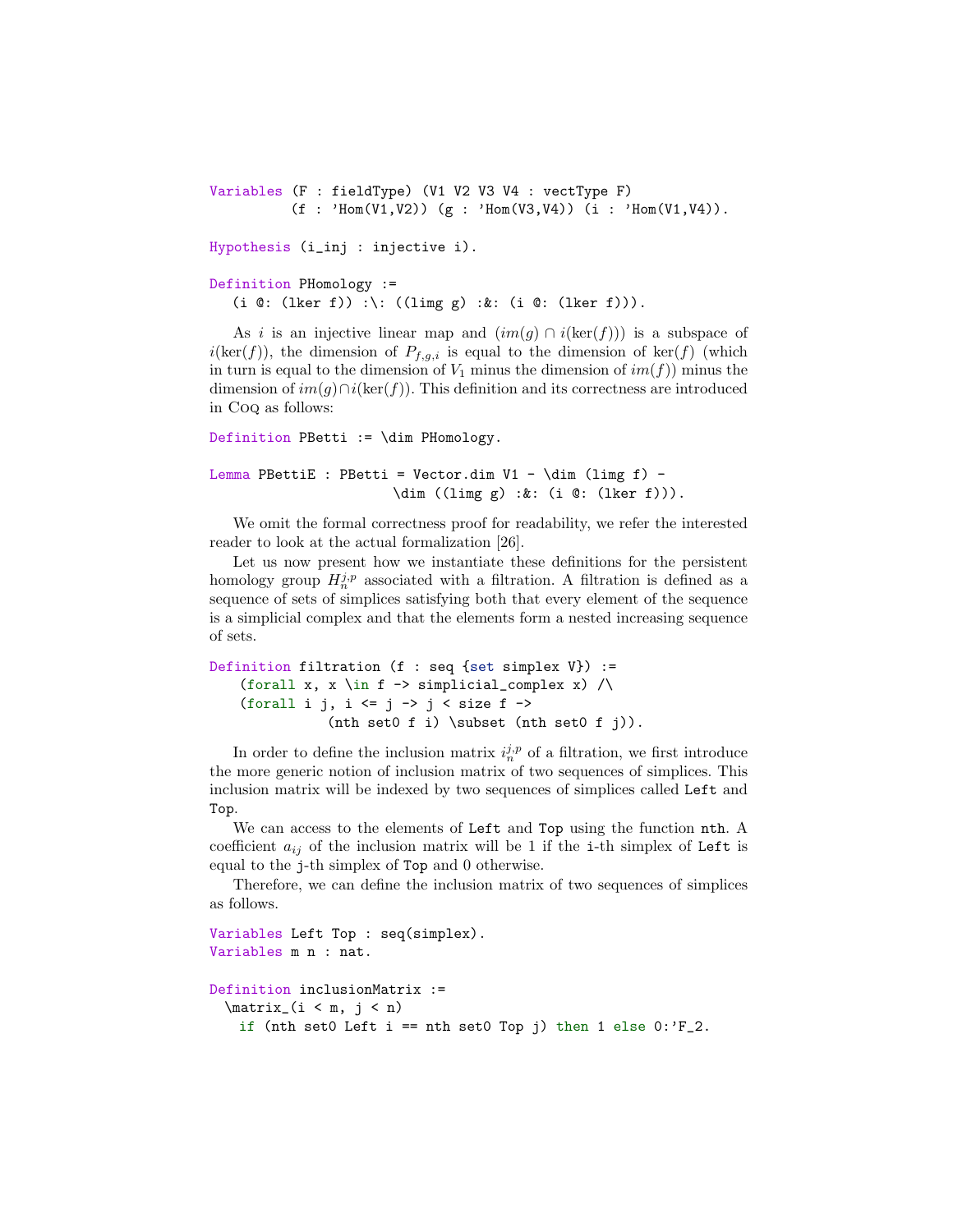The type annotation  $0: F_2$  indicates that the 0 and 1 appearing as coefficients of the matrix are the two elements of  $F_2$ , that is,  $\mathbb{Z}_2$  as a field. The values of m and n will be latter assigned to define a concrete inclusionMatrix.

We now define the inclusion matrix  $i_n^{j,p}$  of a filtration f by instantiating Left and Top to the set of *n*-simplices of the j and, respectively, p component of  $f$ . It is worth mentioning that, in SSREFLECT, finite sets are equipped with a canonical enumeration, and can be transformed to sequences using the enum function.

```
Variable f : (seq {set (simplex V)}).
Variables n j p : nat.
Definition n_simplices (c : {set (simplex V)}):=
  [set x \in c | #|x| = = n. + 1].
Definition n_simplices_k (k : nat) :=
 n_simplices (nth set0 f k) n.
Definition inclusion_mx := inclusionMatrix
  (enum (n_k_simplices j)) (enum (n_k_simplices p)).
```
We have proved that the linear map associated with inclusion\_mx is injective.

```
Lemma injective_LinearApp_inclusion_mx :
 injective (Vector.Hom (inclusion_mx)).
```
Now we have all of the necessary ingredients to define the persistent homology group  $H_n^{j,p}$  and the persistent Betti number  $\beta_n^{j,p}$  just instantiating P\_fgi and PBetti with the linear maps associated with the matrices  $d_n^j$ ,  $d_{n+1}^p$  and  $i_n^{j,p}$ . These matrices are encoded as (incidence\_mx\_n (nth set0 f j) n), (  $incidence_m x_n$  (nth set0 f p) n.+1) and (inclusion\_mx f n j p) respectively.

```
Variable (V:finType) (f: (seq {set (simplex V)})) (n j p:nat).
Hypothesis f_is_filtration : filtration f.
Hypothesis j_is_in_filtration : j < size f.
Hypothesis j_leq_p_is_in_filtration : j \leq p \leq size f.
Definition p_persistent_n_homology_K_j :=
PHomology (Vector.Hom (incidence_mx_n (nth set0 f j) n)))
           (Vector.Hom (incidence_mx_n (nth set0 f p) n.+1))
           (Vector.Hom (inclusion_mx f n j p)).
Definition p_persistent_n_betti_K_j :=
PBetti (Vector.Hom (incidence_mx_n (nth set0 f j) n))
        (Vector.Hom (incidence_mx_n (nth set0 f p) n.+1))
        (Vector.Hom (inclusion_mx f n j p)).
```
Finally, we can define  $\mu_n^{j,p}$  (see Formula [2\)](#page-6-2) and prove our version of the Fundamental Lemma of Persistent Homology (Theorem [9\)](#page-6-1).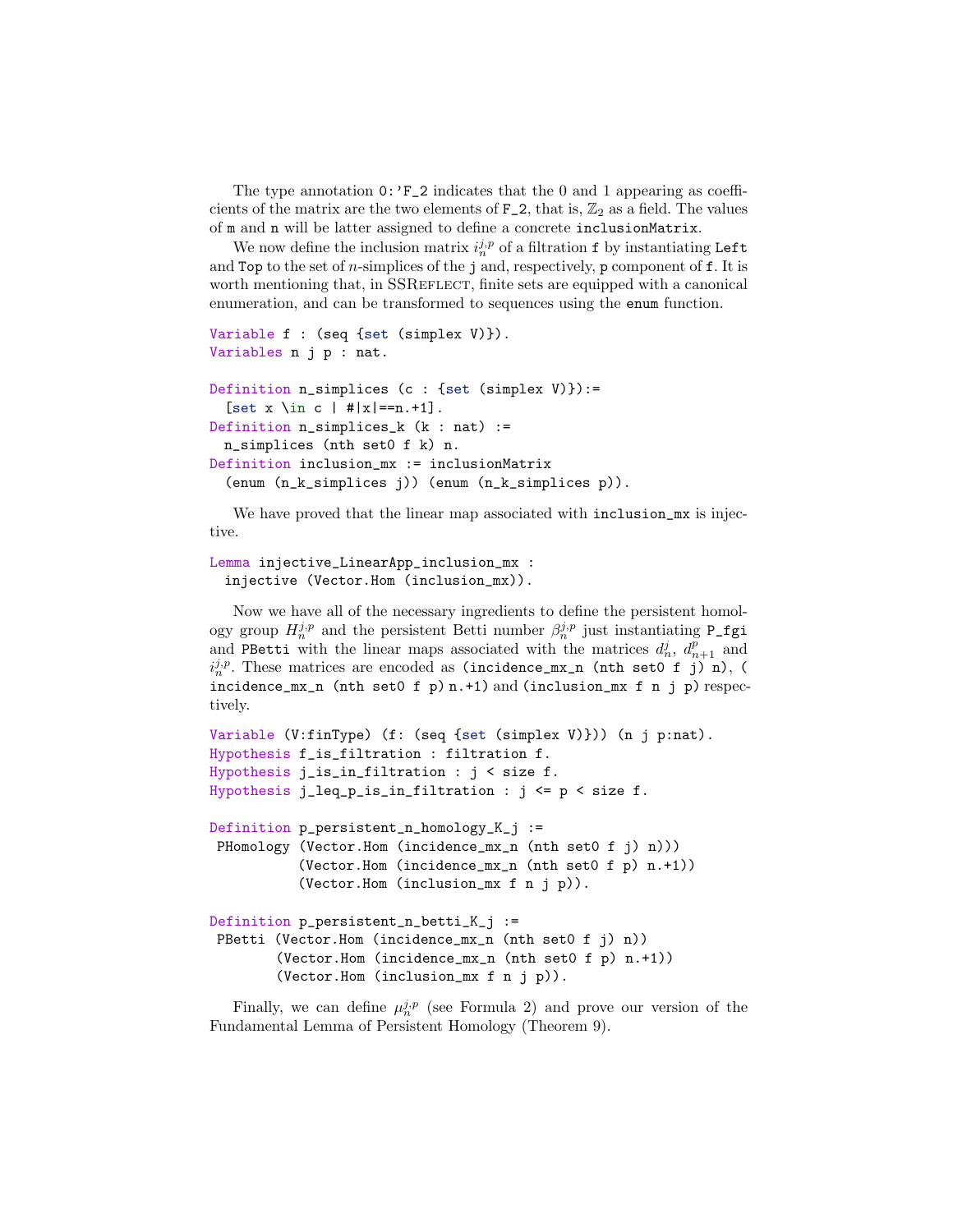```
Theorem fundamental_lemma_persistent_homology (k l : nat) (H : l
   \leq size f):
 \sum_(0<=j<k.+1) (\sum_(l.+1 <= p < (size f).+1) (mu n j p)) =
  (p_persistent_n_betti_K_j f n k l) -
  (p_persistent_n_betti_K_j f n k (size f)).
```
The bigop library of SSReflect, see [\[5\]](#page-16-0), has played a key role in the proof of the above theorem. This library is devoted to generic indexed big operations, like  $\sum_{n=1}^{\infty}$  $i=0$  $f(i)$  or  $\bigcap$ i∈I  $f(i)$ , and their properties. Again, the interested reader can consult the whole development of the formal proof of the Fundamental Lemma of Persistent Homology in [\[26\]](#page-17-8).

## <span id="page-11-0"></span>4 An effective certified implementation

One of the goals of this work was the development of certified programs to compute both Betti and persistent Betti numbers. In the previous section we have provided the definitions of such notions given in terms of linear maps of vector spaces. However, we do not usually work with linear maps when computing Betti and persistent Betti numbers but with the matrices representing those linear maps.

Equation [1](#page-4-2) provides the explicit formula to compute Betti numbers from two matrices. So we can use it to define this new notion using SSREFLECT matrices (where 'M[K]  $(\mathfrak{m},n)$  is a  $m \times n$  matrix over K) and prove that this new notion is equivalent to the one given by the Betti definition.

```
Definition Betti_rank (mxf: 'M[K]_-(v1,v2)) (mxg: 'M[K]_-(v2,v3)) :=
 v2 - \rank mxg - \rank mxf.
```

```
Lemma Betti_rankE (mxf:'M[K]_(v1,v2))
  (mxg: 'M[K] (v2,v3)), mxf *m mxg = 0 ->
 Betti_rank mxf mxg = Betti (Vector.Hom mxf) (Vector.Hom mxg).
```
Similarly, we can define persistent Betti numbers in terms of matrices and prove the equivalence between such a definition and the one given in PBetti definition.

```
Definition PBetti_rank (mxf:''N[K] (v1,v2)) (mxg:''N[K] (v3,v4))(mxi:'M[K]_{(v1,v4)) :=(v1 - \rank mxf - (\rank mxg + (v1 - \rank mxf) -\rank (col_mx mxg (kermx mxf) *m mxi)))%N.
Lemma PBetti_rankE : forall (mxf)'M[K] (v1,v2))(mxg: 'M[K]_-(v3,v4)) (mxi: 'M[K]_-(v1,v4)),injective (Vector.Hom mxi) ->
  PBetti_rank mxf mxg mxi =
  PBetti (Vector.Hom mxf) (Vector.Hom mxg) (Vector.Hom mxi).
```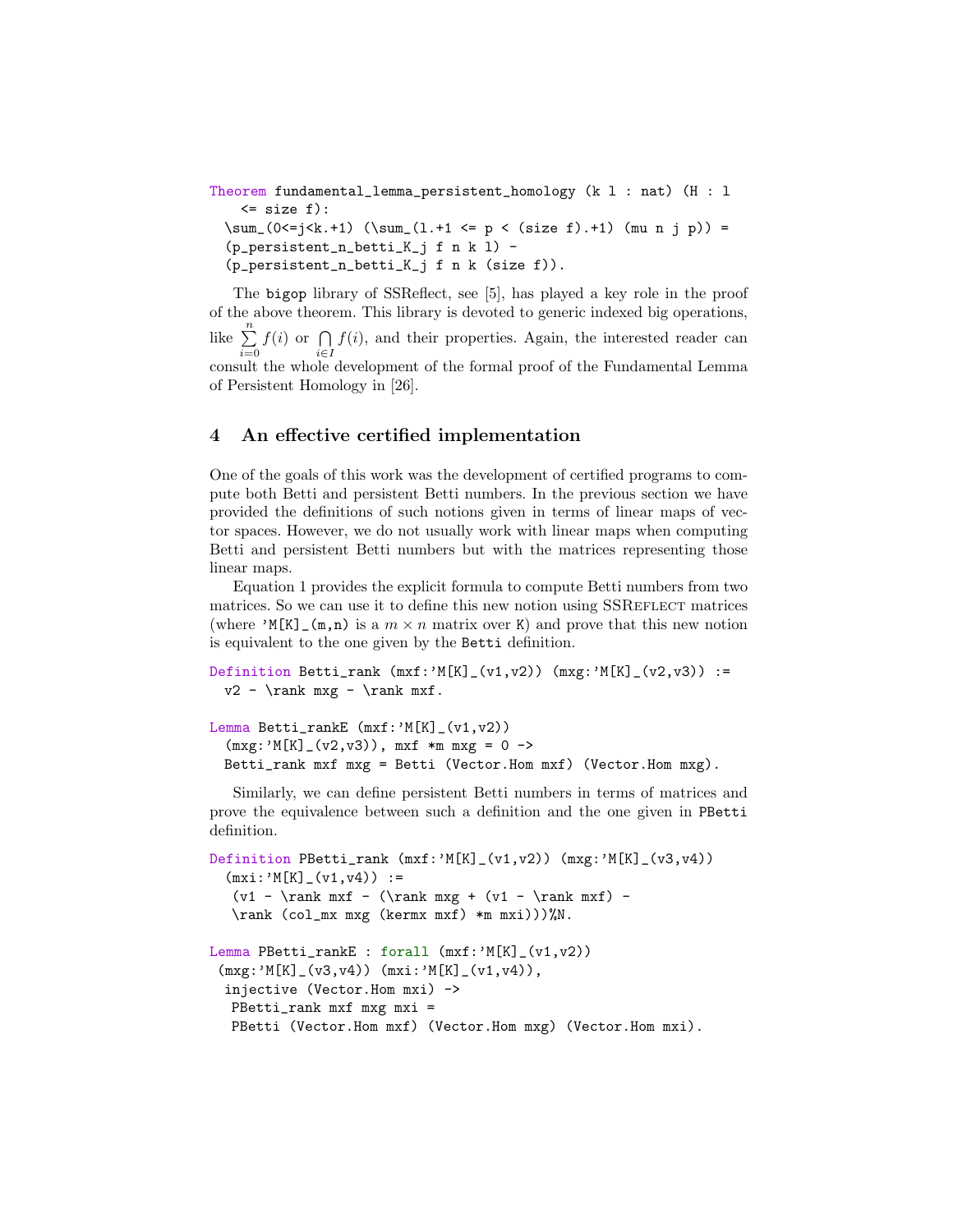However the use of SSREFLECT libraries may trigger heavy computations during deduction steps, that would not terminate within a reasonable amount of time. To handle this issue some definitions, like matrices, are locked in a way that do not allow direct computations.

To overcome this pitfall, we use the methodology presented in [\[15\]](#page-17-13) whose key idea is the one of refinements. Roughly speaking, the correctness of mathematical algorithms are proved using all the high-level theory available in the SSReflect libraries and then the algorithms are refined to an implementation on simpler data structures that will be the ones running on the machine. In our particular case of matrices we use lists of lists as the low level data type for representing them.

The methodology presented in [\[15\]](#page-17-13) has been implemented as a new library, built on top of SSREFLECT libraries, which is called CoqEAL [\[14\]](#page-17-14). This library includes the refinements of almost all the algorithms involved in the computation of Betti and persistent Betti numbers. To be more concrete, the only algorithm which has been necessary to refine is the one in charge of computing the row kernel of a matrix.

The kermx function is already available in the SSREFLECT library and implements the row kernel of a matrix. This algorithm has been refined into an efficient version, called ker, which works with abstract matrices. The equivalence between both algorithms has been proved in the following lemma.

#### Lemma eqmx\_ker m n  $(M : 'M[K]_-(m,n))$  : ker  $M :=:$  kermx  $M$ .

Linear subspaces are represented in SSREFLECT by means of matrices which means that the same linear subspace may have multiple representations. The notation :=: checks whether the two matrices represent the same subspace. The reason that we cannot prove ker  $M = \text{ker } M$  is that it is simply not true, the reason for this is that the kermx algorithm of SSREFLECT is implemented by picking an arbitrary nonzero pivot element using the choice mechanism of SSReflect [\[22\]](#page-17-6). However for the concrete implementation we cannot just pick an arbitrary nonzero pivot but we need to take one in an efficient manner and hence the output matrix may not be exactly equal to the one of kerms but only a matrix representing the same subspace.

After defining the ker algorithm, we have translated it to the low level data type, list of lists, as the function ker\_seqmx – in the rest of the paper, the \*\_seqmx functions are refined versions of matrix functions. Finally we have ensured that ker\_seqmx perform the same operation as its high-level counterpart ker by proving:

```
Lemma ker_seqmxE : forall m n (M : 'M[K]_-(m,n)),
 seqmx_of_mx (ker M) = ker_seqmx m n (seqmx_of_mx M).
```
This lemma says that computing first with ker and then converting to lists of lists (using seqmx\_of\_mx) give the same output as first converting and then computing using ker\_seqmx.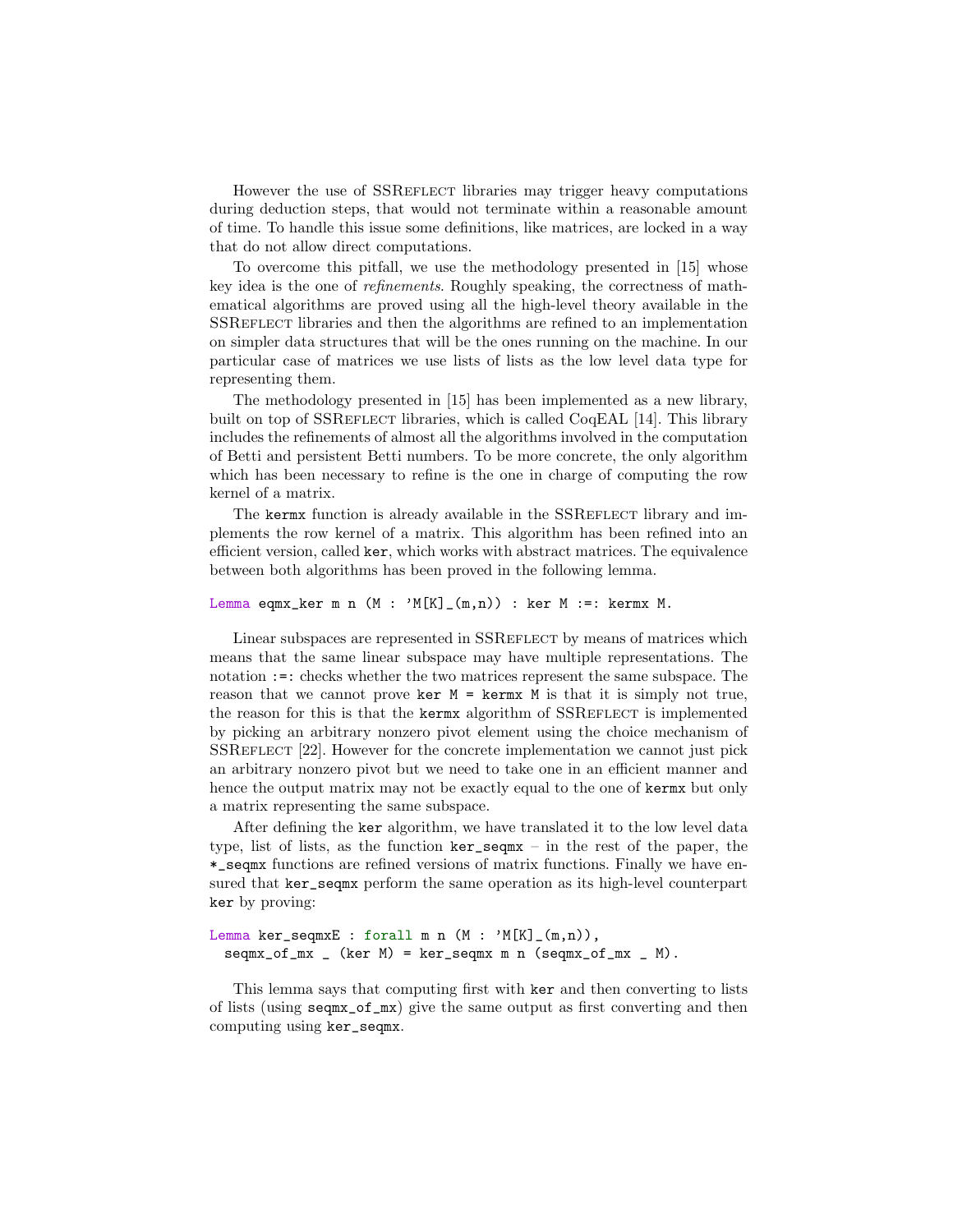Now, we have all the necessary programs to define an executable version of both Betti and persistent Betti numbers and prove the equivalence with their high-level versions.

```
Definition ex_Betti_rank (mxf mxg:seqmatrix K) :=
 v2 - (rank_elim_seqmx v2 v3 mxg) - (rank_elim_seqmx v1 v2 mxf).
Definition ex_PBetti_rank (mxf mxg mxi : seqmatrix K) :=
 let rf := rank_elim_seqmx v1 v2 mxf in
 let rg := rank_elim_seqmx v3 v4 mxg in
 v1 - rf - (rg + (v1 - rf) -rank_elim_seqmx (v3 + size (ker_seqmx v1 v2 mxf)) v4
      (col_seqmx mxg (mulseqmx (ker_seqmx v1 v2 mxf) mxi))).
Lemma ex_Betti_rankE:
 forall (mxf: 'M[K]_-(v1,v2)) (mxg : 'M[K]_-(v2,v3)),
  ex_{B}Betti_rank (seqmx_of_mx _ mxf) (seqmx_of_mx _ mxg) =
      Betti_rank mxf mxg.
Lemma ex_PBetti_rank_PBetti_rank_E : forall (mxf: 'M[K]_(v1,v2))
  (mxg : 'M[K]_-(v3,v4)) (mxi : 'M[K]_-(v1,v4)),ex_PBetti_rank (seqmx_of_mx _ mxf) (seqmx_of_mx _ mxg)
                 (seqmx_of_mx _ mxi) = PBetti_rank mxf mxg mxi.
```
It is worth noting that the executable functions on matrices, represented as lists of lists, usually need the size of the matrices, as can be seen for instance in the rank\_elim\_seqmx function. Moreover, the function seqmx\_of\_mx is the one in charge of transforming abstract matrices into lists of lists (which are encoded as the type seqmatrix).

Following the same pattern, we have defined executable simplicial complexes and their connection with the computation of Betti and persistent Betti numbers. In particular, the ex\_Betti\_sc function takes as argument a simplicial complex c and a natural number n and computes the n-th Betti number of c and the ex\_p\_persistent\_n\_Betti\_K\_j function takes as argument a filtration f and three natural numbers  $p, n, j$  and computes the p persistent n-th Betti number of the j level of the filtration f. Some examples of the usage of these functions are introduced in the following section.

# <span id="page-13-0"></span>5 Experimental results

In this section we try to clarify how Betti and persistent Betti numbers can be computed within Coq. Let us start with the computation of Betti numbers of the simplicial complex of Figure [1.](#page-2-0)

Simplicial complexes are built in Coq providing their facets. A facet of a simplicial complex K is a maximal simplex with respect to the subset order  $\subseteq$ among the simplices of  $K$ . To construct the simplicial complex associated with a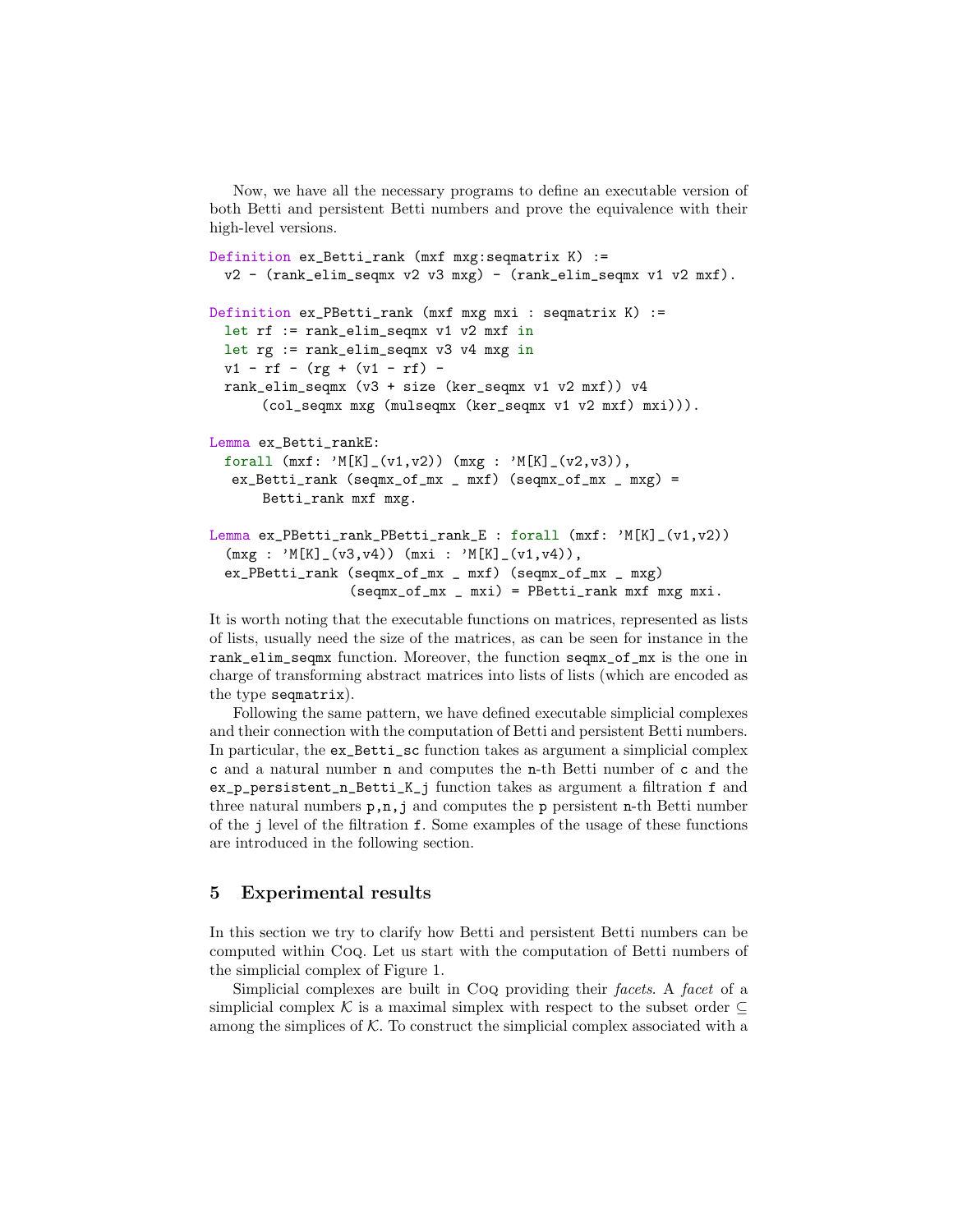sequence of facets,  $\mathcal{F}$ , we generate all the faces of the simplices of  $\mathcal{F}$ ; subsequently, if we perform the set union of all the faces we obtain the simplicial complex associated with  $\mathcal F$ . This procedure has been implemented, and its correctness has been proved, using Coq in [\[28\]](#page-17-10). In the case of the diabolo complex of Figure [1](#page-2-0) its facets are:  $\{(2,3), (3,4), (3,5), (4,5), (0,1,2)\}.$ 

The procedure to compute Betti numbers of the diabolo complex is as follows. First, we define the list of facets:

```
Definition diabolo_facets : seq (seq 'I_6) :=
  [::[::2", R;3", R]; [::3", R;4", R]; [::3", R;5", R]; [::4", R;5", R];[::0%;R;1%;R;2%;R]].
```
and, subsequently, we compute Betti numbers (of dimension 0 and 1) using the instruction ex\_Betti\_sc which takes as arguments the facets of the simplicial complex and the dimension.

```
Eval vm_compute in ex_Betti_sc diabolo_facets 0.
Eval vm_compute in ex_Betti_sc diabolo_facets 1.
```
obtaining in both cases 1 (this means that the diabolo complex has a connected component and a hole) in just milliseconds. The tactic Eval vm\_compute evaluates the goal using the optimized call-by-value evaluation bytecode based virtual machine of Coq.

The procedure to compute persistent Betti numbers is quite similar. First of all, we define the filtration providing the facets of each one of the simplicial complexes of the filtration. In the case of the diabolo filtration of Figure [2,](#page-4-0) the representation in Coq of the filtration is the following one:

```
Definition diabolo_filtration : seq (seq (seq 'I_6)) :=
 [::[::[::0%:\mathbb{R}];[::1%:\mathbb{R}];[::2%:\mathbb{R}]];
    [::[::0", R;1", R]; [::1", R;2", R]; [::0", R;2", R]];[::[::0", R;1", R]; [::1", R;2", R]; [::0", R;2", R];[::3%:R];[::4%:R];[::5%:R]];[::[::0", R;1", R];[::1", R;2", R];[::0", R;2", R];[::3", R;4",R];[::4%:R;5%:R];[::3%:R;5%:R]];[::[::0", R;1", R];[::1", R;2", R];[::0", R;2", R];[::3", R;4",R];[::4%;R;5%;R];[::3%;R;5%;R];[::2%;R;3";R;R][::[::0", R;1", R;2", R];[::3", R;4", R];[::4", R;5", R];[::3%:R;5%:R];[::2%:R;3%:R]].
   Using this, we can compute persistent Betti numbers by calling the func-
```
tion ex\_p\_persistent\_n\_betti\_K\_j. Therefore, we can combine the functions to compute Betti and persistent Betti numbers in order to obtain information about the filtration. For instance, if we want to know how many connected components which live at the level 0 of the filtration (this is computed by (nth nil diabolo\_filtration 0)) are still alive at level 4, we use the following instructions:

Eval vm\_compute in ex\_Betti\_sc (nth nil diabolo\_filtration 0) 0.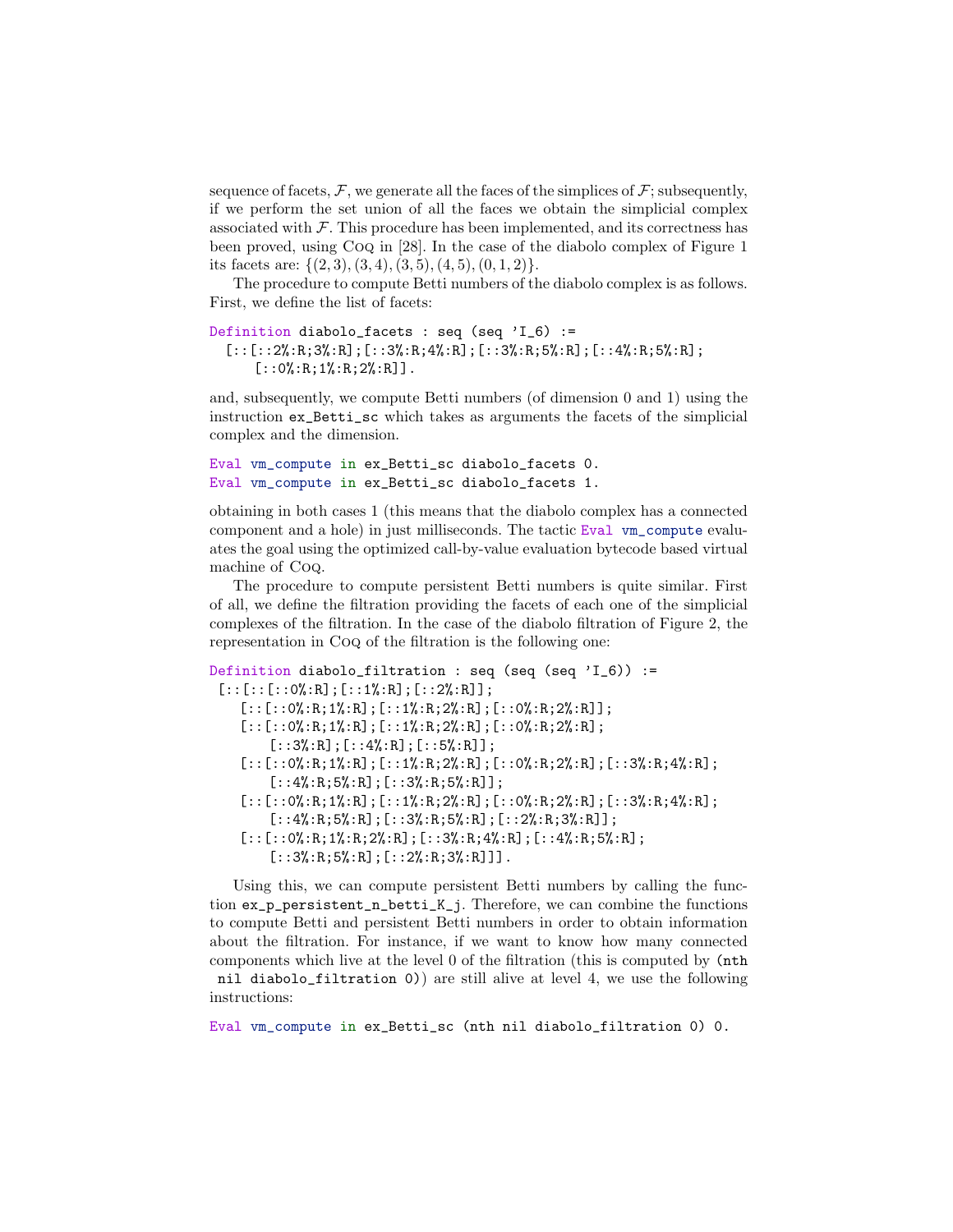```
Eval vm_compute in
 ex_p_persistent_n_Betti_K_j diabolo_filtration 0 0 4.
```
obtaining as result 3 and 1 respectively. This means that there are three connected components at level 0 of the filtration but just one of them is still alive at level 4.

As a benchmark to test the efficiency of Coq programs, we have considered several random simplicial complexes and filtrations generated from a fixed number of triangles. The results can be seen in Table [1](#page-15-0) where we show for each number of triangles the times (in seconds) to compute both Betti and persistent Betti numbers.

| Triangles | Betti           | Persistent Betti |
|-----------|-----------------|------------------|
| 10        | $0.024$ s       | $0.036$ s        |
| 50        | 2s              | 3s               |
| 100       | 18 <sub>s</sub> | 25 s             |
| 200       | 146s            | 190 s            |
| 500       | 1856s           | 2731 s           |

<span id="page-15-0"></span>Table 1. Execution time, in seconds, for different simplicial complexes

Of course, our Coq programs take much more time to compute Betti and persistent Betti numbers than special purpose software packages such as Chomp [\[1\]](#page-16-1) and the GAP homology package [\[13\]](#page-17-15) for Betti numbers or JavaPlex [\[39\]](#page-18-5) and Dionysus [\[34\]](#page-18-6) for persistent Betti numbers. However, it is worth remarking that Coq is an Interative Theorem Prover and in this kind of systems, unlike Computer Algebra Systems or special purpose packages, efficient computational capabilities have not been the main goal up to now.

Nevertheless, things are changing and there is an on-going effort in the implementation of efficient mathematical algorithms running inside Coq. In this line, we can highlight the works on machine integers and arrays [\[4\]](#page-16-2), efficient real numbers [\[23\]](#page-17-16) or an approach which consists in internally compiling Coq terms to the functional programming language OCaml [\[33\]](#page-18-7).

The importance of performing computations inside Coq is twofold. First of all, we are using algorithms whose correctness has been proved; therefore, we can be sure that the results are correct. Moreover, computations inside Coq can be used in proofs by reflection, which is something that cannot be done with computations in Computer Algebra Systems.

## 6 Conclusions and further work

In this paper we have presented a set of formally verified programs which allows us to effectively compute persistent Betti numbers within Coq. To carry out this task, it has been necessary a formalization of the basic notions related to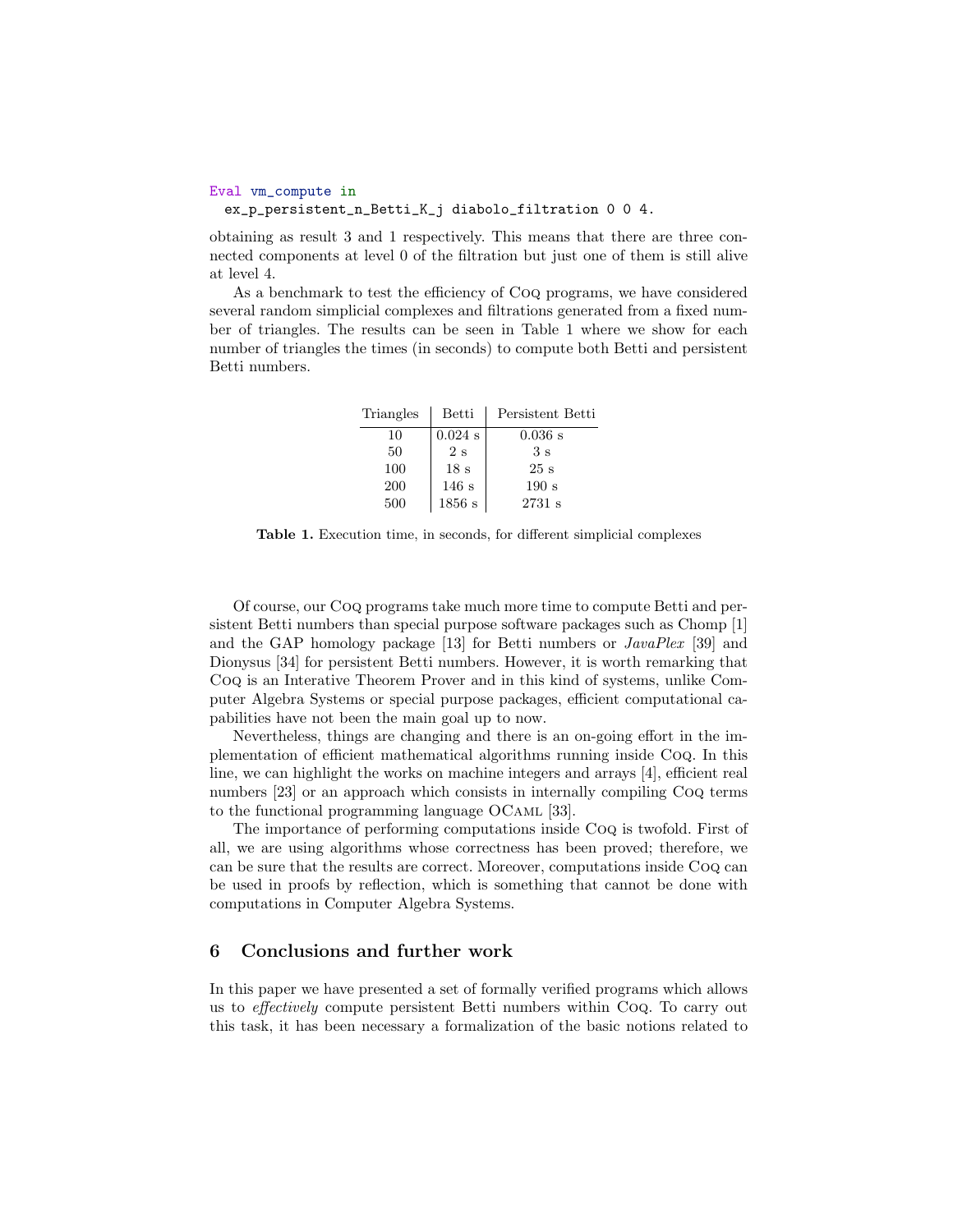persistent homology. Moreover, we have formalized relevant theorems like the Fundamental Lemma of Persistent Homology. This illustrates that Interactive Theorem Provers are mature enough to tackle the formalization of theories in non-trivial mathematical domains. This fact can be seen also in the proof of the Four Color Theorem [\[20\]](#page-17-17); in the Flyspeck project [\[25\]](#page-17-18), devoted to the formal proof of the Kepler conjecture [\[24\]](#page-17-19); or in the classification of finite groups [\[2\]](#page-16-3). The infrastructures developed in those projects allow one to formalize results like the ones presented throughout this paper in reasonable time.

One of our main concerns for the future is associated with the formalization of efficient mathematical algorithms. This is a necessary effort which has to be carried out before undertaking other of our goals: the application of our programs to biomedical problems.

Homological techniques have been successfully applied in the biomedical context, for instance to classify brain blood vessel data [\[36\]](#page-18-8), to analyze 2D colonoscope images [\[35\]](#page-18-9) and to measure the synaptic density of neurons [\[27\]](#page-17-11). In this environment it is necessary to have both efficient and reliable software systems; therefore the use of formally verified efficient algorithms seems desirable.

It is also appealing to use this work as a basis for further developments. We can tackle the formalization of different extensions of persistent homology; for instance, multidimensional persistence  $|7|$  or ZigZag persistence  $|6|$ . In addition, we would like to consider the approach presented in [\[38\]](#page-18-10), where the usual computations of persistent homology over  $\mathbb{Z}_2$  are generalized to the case of  $\mathbb{Z}$ .

In summary, we are working towards an efficient formal library of Computational Algebraic Topology. In this line of work we can mention the formalizations of Effective Homology [\[3,](#page-16-6)[12\]](#page-17-20) and Discrete Morse Theory [\[29\]](#page-18-11), however more work is still necessary to reach our goal.

## References

- <span id="page-16-1"></span>1. Chomp: Computational homology project. Software available at [http://chomp.](http://chomp.rutgers.edu/software/) [rutgers.edu/software/](http://chomp.rutgers.edu/software/).
- <span id="page-16-3"></span>2. Mathematical components team homepage. [http://www.msr-inria.inria.fr/](http://www.msr-inria.inria.fr/Projects/math-components) [Projects/math-components](http://www.msr-inria.inria.fr/Projects/math-components).
- <span id="page-16-6"></span>3. J. Aransay, C. Ballarin, and J. Rubio. A mechanized proof of the Basic Perturbation Lemma. Journal of Automated Reasoning, 40(4):271–292, 2008.
- <span id="page-16-2"></span>4. M. Armand, B. Grégoire, A. Spiwack, and L. Théry. Extending Coq with Imperative Features and Its Application to SAT Verification. In Proceedings Interactive Theorem Proving 2010 (ITP'2010), volume 6172 of Lecture Notes in Computer Science, pages 83–98, 2010.
- <span id="page-16-0"></span>5. Y. Bertot, G. Gonthier, S. O. Biha, and I. Pasca. Canonical Big Operators. In Proceedings 21st International Conference on Theorem Proving in Higher Order Logics (TPHOLS'08), volume 5170 of Lecture Notes in Computer Science, pages 86–101, 2008.
- <span id="page-16-5"></span>6. G. Carlsson and V. de Silva. Zigzag persistence. CoRR, abs/0812.0197, 2008.
- <span id="page-16-4"></span>7. G. Carlsson and A. Zomorodian. The theory of multidimensional persistence. In Proceedings of the 23rd annual symposium on Computational geometry (SCG '07), pages 184–193. ACM, 2007.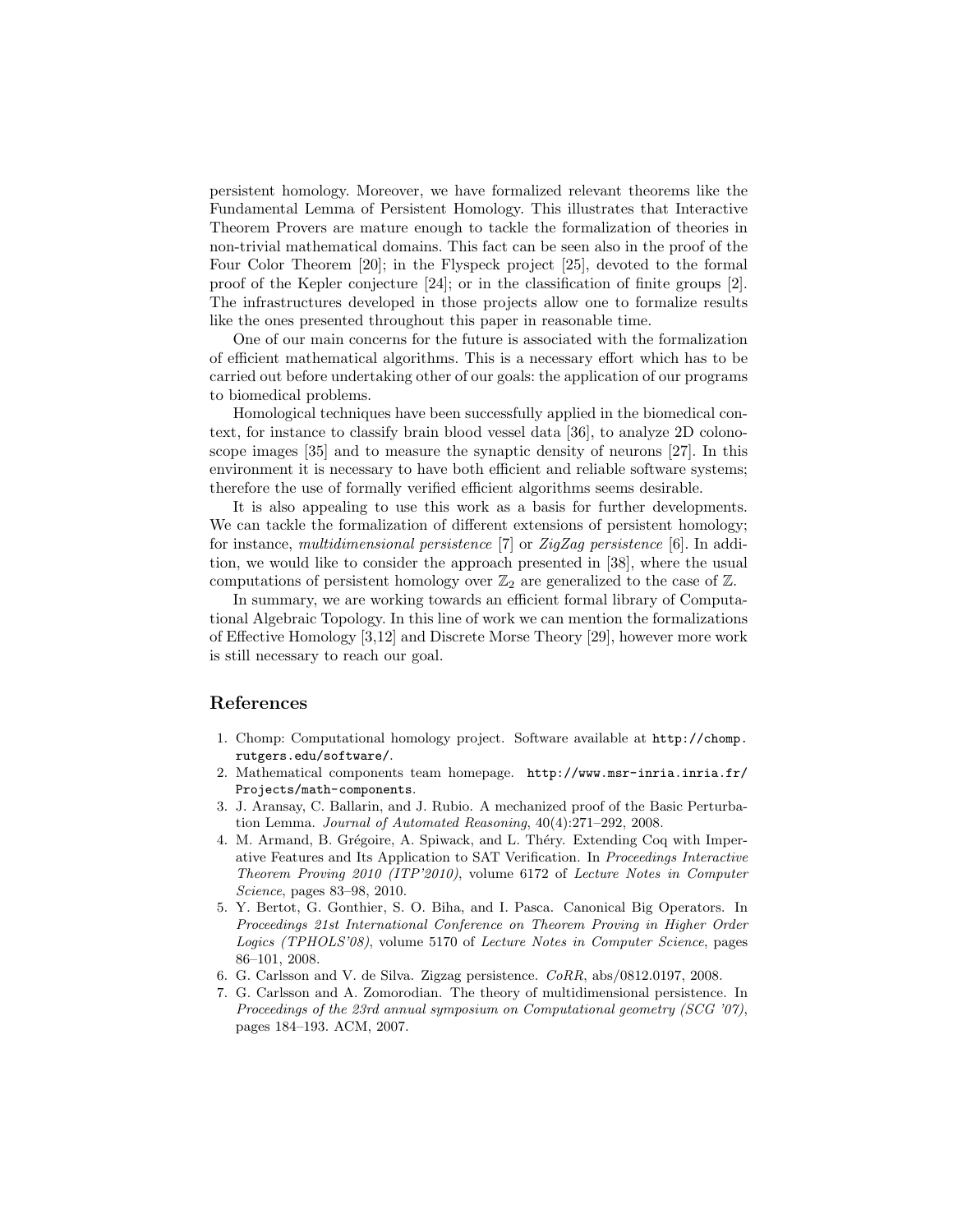- <span id="page-17-5"></span>8. Coq development team. The Coq Proof Assistant, version 8.4. Technical report, 2012.
- <span id="page-17-3"></span>9. V. de Silva and R. Ghrist. Homological sensor networks. Notices of the American Mathematical Society, 54(1):10–17, 2007.
- <span id="page-17-0"></span>10. C. J. A. Delfinado and H. Edelsbrunner. An incremental algorithm for Betti numbers of simplicial complexes on the 3 sphere. Computer Aided Geometry Design, 12:771–784, 1995.
- <span id="page-17-4"></span>11. T. K. Dey and S. Goswami. Provable surface reconstruction from noisy samples. Computational Geometry: Theory and Applications, 35(1):124–141, 2006.
- <span id="page-17-20"></span>12. C. Dom´ınguez and J. Rubio. Effective Homology of Bicomplexes, formalized in Coq. Theoretical Computer Science, 412:962–970, 2011.
- <span id="page-17-15"></span>13. J. Dumas, F. Heckenbach, B. D. Saunders, and V. Welker. Gap homology package. Software available at <http://www.linalg.org/gap.html>, 2002.
- <span id="page-17-14"></span>14. M. Dénès, A. Mörtberg, and V. Siles. CoqEAL, the Coq Effective Algebra Library, 2012. <http://www-sop.inria.fr/members/Maxime.Denes/coqeal>.
- <span id="page-17-13"></span>15. M. Dénès, A. Mörtberg, and V. Siles. A Refinement Based Approach to Computational Algebra in Coq. In Proceedings Interactive Theorem Proving 2012 (ITP'2012), volume 7406 of Lectures Notes in Computer Science, pages 83–98, 2012.
- <span id="page-17-7"></span>16. H. Edelsbrunner and J. L. Harer. Computational Topology: An Introduction. American Mathematical Society, 2010.
- <span id="page-17-9"></span>17. H. Edelsbrunner, D. Letscher, and A. Zomorodian. Topological persistence and simplification. Discrete Computional Geometry, 28:511–533, 2002.
- <span id="page-17-1"></span>18. P. Frosini and C. Landi. Syze theory as a topological tool for computer vision. Pattern Recognition and Image Analysis, 9:596–603, 1999.
- <span id="page-17-2"></span>19. R. Ghrist. Barcodes: the persistent topology of data. Bulletin American Mathematical Society, 45:61–75, 2008.
- <span id="page-17-17"></span>20. G. Gonthier. Formal proof - The Four-Color Theorem, volume 55. Notices of the American Mathematical Society, 2008.
- <span id="page-17-12"></span>21. G. Gonthier. Point-free, set-free concrete linear algebra. In Proceedings Interactive Theorem Proving 2011 (ITP'2011), volume 6898 of Lecture Notes in Computer Science, pages 103–118, 2011.
- <span id="page-17-6"></span>22. G. Gonthier and A. Mahboubi. An introduction to small scale reflection in Coq. Journal of Formal Reasoning, 3(2):95–152, 2010.
- <span id="page-17-16"></span>23. B. Grégoire and X. Leroy. A compiled implementation of strong reduction. In International Conference on Functional Programming 2002, pages 235–246. ACM Press, 2002.
- <span id="page-17-19"></span>24. T. Hales. A proof of the Kepler conjecture. Annals of Mathematics, 162:1065–1185, 2005.
- <span id="page-17-18"></span>25. T. Hales. The flyspeck project fact sheet. Project description available at [http:](http://code.google.com/p/flyspeck/) [//code.google.com/p/flyspeck/](http://code.google.com/p/flyspeck/), 2005.
- <span id="page-17-8"></span>26. J. Heras, T. Coquand, A. Mörtberg, and V. Siles. Formalization of homology and persistent homology, 2012. [http://wiki.portal.chalmers.se/cse/pmwiki.php/](http://wiki.portal.chalmers.se/cse/pmwiki.php/ForMath/ProofExamples#wp3ex6) [ForMath/ProofExamples#wp3ex6](http://wiki.portal.chalmers.se/cse/pmwiki.php/ForMath/ProofExamples#wp3ex6).
- <span id="page-17-11"></span>27. J. Heras, M. Dénès, G. Mata, A. Mörtberg, M. Poza, and V. Siles. Towards a certified computation of homology groups for digital images. In Proceedings 4th International Workshoph on Computational Topology in Image Context (CTIC'2012), volume 7309 of Lecture Notes in Computer Science, pages 49–57, 2012.
- <span id="page-17-10"></span>28. J. Heras, M. Poza, M. Dénès, and L. Rideau. Incidence simplicial matrices formalized in Coq/SSReflect. In Proceedings 18th Symposium on the Integration of